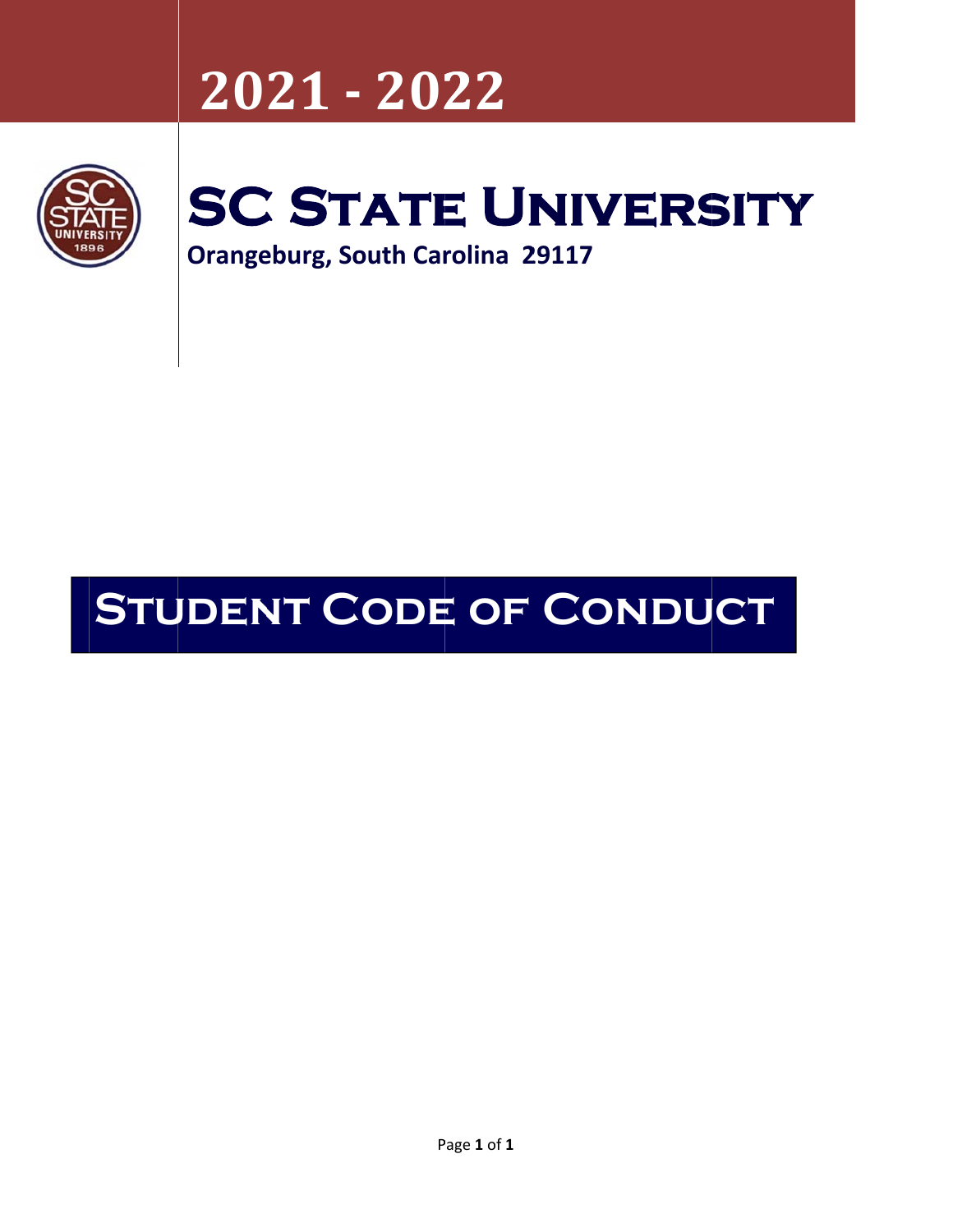## **STUDENT CODE OF CONDUCT**

## **Overview**

South Carolina State University was established to provide a culturally responsive learning environment, in which an open exchange of ideas fosters knowledge, the pursuit of truth, and the holistic development of students. It is expected that students will balance their rights and freedoms responsibly, in adherence to the rules and policies of the University and the community. Students are expected to recognize and respect the duty of the University to establish and enforce rules for the safety and well-being of all members of the University community.

The Board of Trustees of South Carolina State University is the governing body of the institution. The President of the University is responsible to the Board for the total operation of the institution, and as the President's designee, the Vice President for Student Affairs oversees all matters of student conduct.

All students of South Carolina State University are expected to abide by local, state, and federal laws, in addition to University policies and regulations. Students that violate law and/or University policy or procedure may be subject to disciplinary action by the University and/or the appropriate law enforcement officials. Students of SC State University are expected to abide by the rules of student conduct at all times, whether on or off campus.

Although, the Student Code of Conduct may list possible sanctions for various conduct violations, these sanctions are to be used as a guide and are not absolute. South Carolina State University strives to protect its campus community and therefore may issue appropriate sanctions as necessary to achieve these goals, which may vary from the suggested sanctions stated below. Sanctions may apply to violations that occur on or off campus. The Code of Conduct also applies to guests of students, which may be barred from campus as a result of their actions.

## **Student Drug Policy**

#### **PURPOSE**

The University seeks to protect its students and campus community from all illegal substances and drug activity. To achieve this goal, the University has implemented this Student Drug Policy and provides additional measures to prevent drug activity.

## **POLICY STATEMENT**

The University upholds state and federal laws concerning the illegal use, possession, consumption, sale, trafficking, manufacturing, dispensing, and/or distribution of drugs, narcotics, controlled substances, counterfeit substances, and drug paraphernalia. The illegal use, possession, sale, distribution, and consumption of drugs, narcotics, controlled substances, or synthetic substances on University property and/or during University activities are prohibited. Possession of drug paraphernalia also constitutes a violation of this policy. Students found in violation risk losing their financial aid, including any awarded scholarships.

Additionally, the University hosts several events and activities to educate and promote awareness regarding the abuse and effects of illegal substances. Students may also seek treatment and counseling through the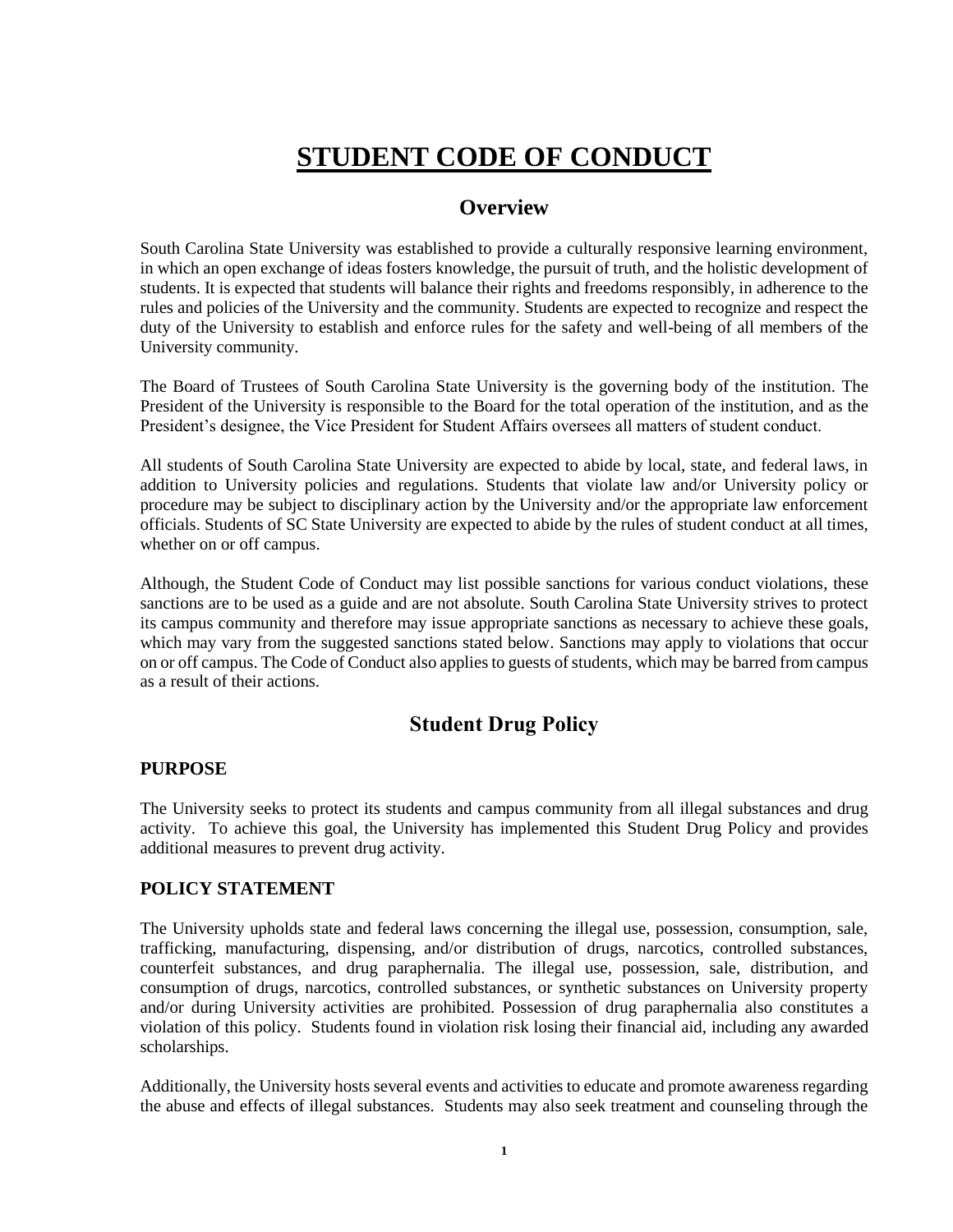University's Counseling and Self Development Center. Anonymous reporting of illegal activity may be reported to Campus Police at (803) 536-7188.

## **Student Weapons Policy**

#### **PURPOSE**

Consistent with local, state, and federal laws, and to protect the campus community from physical harm and dangerous behavior, the University has implemented this Student Weapons Policy. This Student Weapons Policy provides measures to discipline students in violation of this Policy.

#### **POLICY STATEMENT**

The use, possession, or storage of any weapon on University premises or at any University-sponsored activity is strictly prohibited. A weapon is an object or substance designed or used to inflict a wound, cause injury, or incapacitate, including, but not limited to, all firearms, pellet guns, BB guns, bludgeons, metal knuckles, switchblade knives, and knives designed for offense or defense. Any student found with a weapon will be immediately summarily suspended and barred from campus, pending possible expulsion from the University and criminal prosecution.

Consistent with laws and regulations, guns and firearms are specifically prohibited from coming onto campus. Any object may be considered a weapon, depending upon its intended use.

## **Student Hazing Policy**

#### **PURPOSE**

The Board of Trustees of SC State considers the hazing of students to be contrary to the mission of the University and prohibits such activities. All registered student organizations are required to follow University policies and procedures and applicable laws.

All members, potential members, and advisors of registered student organizations are required to attend the University's anti-hazing program offered each semester by the Office of Student Life and participate in any additional mandatory anti-hazing activities that are scheduled. All members of student organizations must sign the anti-hazing forms in order to maintain membership.

#### **POLICY STATEMENT**

Hazing violations of this Student Code of Conduct includes physical brutality; physical activity; creating mental or physical discomfort; activity that subjects the student to embarrassment or mental stress; activity that subjects the student to unreasonable risk of harm or ridicule; or any action or inaction, on or off campus, that is requested of a student to be a member of an official or unofficial University-affiliated organization.

A student may also be found in violation of this policy for having firsthand knowledge of hazing and failing to report in a timely manner. Consent is not a defense and shall not reduce sanctions. Hazing also includes the forced consumption of food or drinks, interference with scholastic activities, and personal favors.

**Any student and/or participating in the act of hazing shall be subject to the appropriate University disciplinary action and possible organization suspension. The student or students may also be reported to law enforcement authorities.**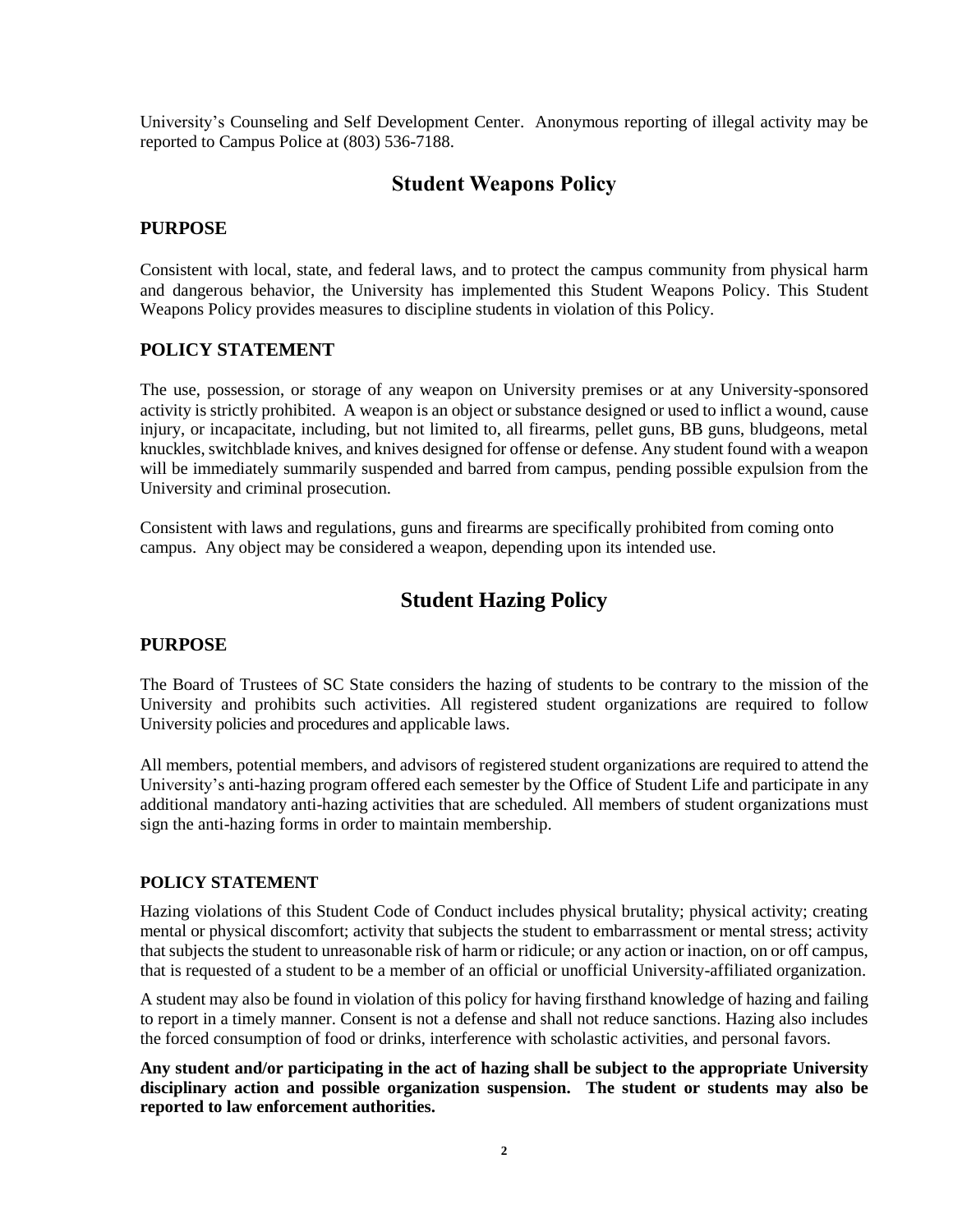## **Student Alcoholic Beverage Policy**

#### **PURPOSE**

South Carolina State University implements this policy to protect its students from the dangers of alcohol consumption and underage drinking. Students should take extra care to avoid underage drinking and excessive alcohol consumption so as not to interrupt their studies and to avoid the associated health risks. The University continues to offer counseling resources and educational activities regarding alcohol intake and its effects on the college community.

#### **POLICY STATEMENT**

The Alcoholic Beverage Policy governs the consumption, possession, purchase, sale, service, or provision of beer, wine, or distilled spirits by students of the University. In the event of a discrepancy between this policy and applicable law, the most stringent shall supersede. This policy applies to on-campus activities; activities held in University-owned or University-controlled facilities and property; and all Universitysponsored events and activities.

The possession, presence, and/or consumption of alcoholic beverages is permitted in the privacy of a student's on-campus residence, provided that each person present is 21 years of age or older, regardless of whether any given individual has been drinking or intends to drink alcohol.

The possession, presence, and/or consumption of alcoholic beverages is defined as:

- Having an open container of alcohol in a public area
- Hosting a party, get-together, or event involving the illegal use of alcohol
- Dispensing alcohol to minors
- Regardless of the age of the individual involved, intoxication that results in any behavior considered to be disorderly or a public nuisance

The University does not permit alcoholic beverages to be purchased, sold, served, provided, consumed, or to be present at any student event. In addition, alcoholic beverages are not to be present or consumed in public areas of any University-owned or University-controlled facility or premises. Such areas include, but are not limited to:

- Residence Hall lobbies
- Studios
- Study areas
- Community bathroom facilities
- Kitchens
- Hallways
- Patios and other outdoor areas designed for rest and relaxation
- Roadways
- The Student Center
- Dining areas
- Academic buildings
- Athletic facilities and athletic events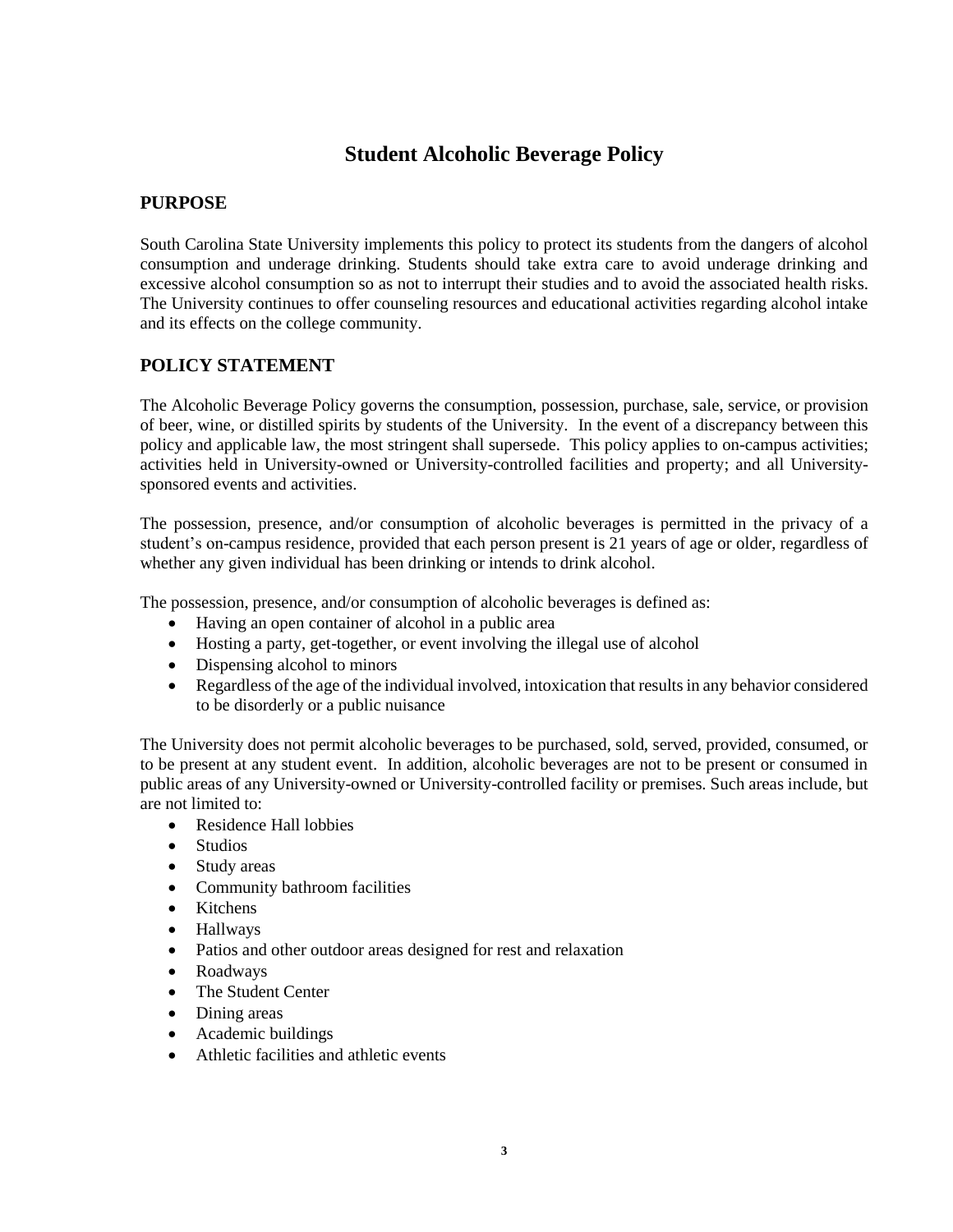Student organizations may not sponsor events that involve the consumption or presence of alcoholic beverages. Students and student organizations that violate the Student Alcoholic Beverage Policy may be subject to criminal prosecution, as well as sanctions imposed by the University.

#### **Violations of the Student Alcoholic Beverage Policy by Students Under the Age of 21**

For the first violation of the Student Alcoholic Beverage Policy by students under the age of 21, the following sanctions imposed by the University may include any or all of the following, and are not limited to the following:

- Disciplinary probation for one academic year, or longer
- Mandatory alcohol education
- Monetary fine
- Parental notification

For the second violation of the Student Alcoholic Beverage Policy by students under the age of 21, the following sanctions imposed by the University may include any or all of the following, and are not limited to the following:

- Suspension from University housing for one academic year, or longer (In accordance with the University housing agreement, the student will remain responsible for the full cost of the University housing unit for the remainder of the academic year(s) after he/she is suspended.)
- Mandatory substance abuse assistance/education
- Monetary fine
- Parental notification
- Community Service

For the third violation of the Student Alcoholic Beverage Policy by students under the age of 21, the following sanctions imposed by the University may include any or all of the following, and are not limited to the following:

- Suspension from University housing for one academic year, or longer (In accordance with the University housing agreement, the student will remain responsible for the full cost of the University housing unit for the remainder of the academic year(s) after he/she is suspended.)
- Suspension from the University for one academic year, or longer.
- Monetary fine
- Parental notification
- Community service

#### **Violations of the Student Alcoholic Beverage Policy by Students 21 Years of Age or Older**

For the first violation of the Student Alcoholic Beverage Policy by a student who is 21 years of age or older, the following sanctions imposed by the University may include any or all of the following, and are not limited to the following:

- Disciplinary probation for one academic year, or longer
- Mandatory substance abuse assistance/education
- Monetary fine
- Community Service

For the second violation of the Student Alcoholic Beverage Policy by a student who is 21 years of age or older, the following sanctions imposed by the University may include any or all of the following, and are not limited to the following: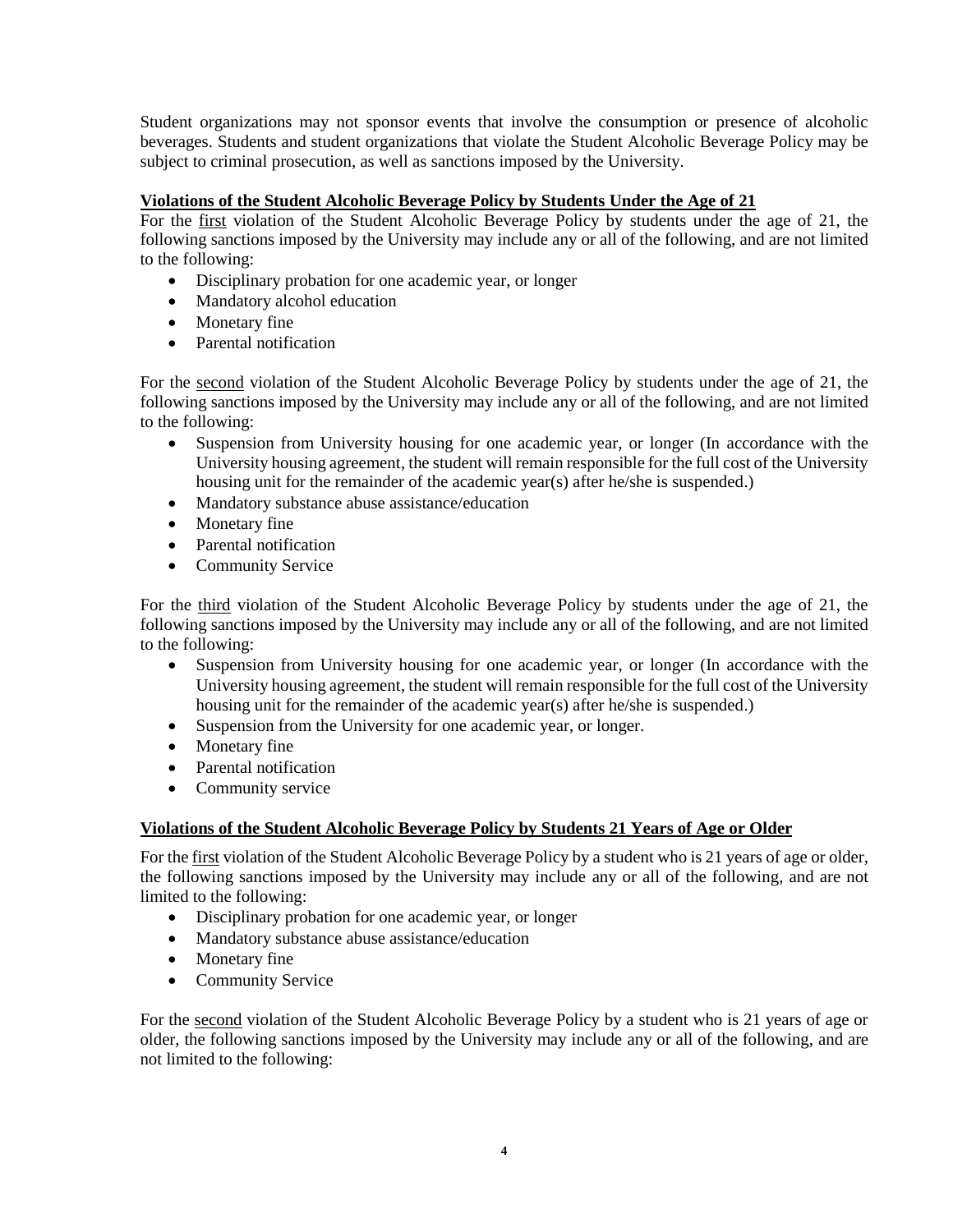- Suspension from University housing for one academic year, or longer (In accordance with the University housing agreement, the student will remain responsible for the full cost of the University housing unit for the remainder of the academic year(s) after he/she is suspended.)
- Mandatory substance abuse assistance/education
- Monetary fine
- Community Service

For the third violation of the Student Alcoholic Beverage Policy by a student who is 21 years of age or older, the following sanctions imposed by the University may include any or all of the following, and are not limited to the following:

- Suspension from University housing for one academic year, or longer (In accordance with the University housing agreement, the student will remain responsible for the full cost of the University housing unit for the remainder of the academic year(s) after he/she is suspended.)
- Monetary fine
- Suspension from the University for a specified period of time
- Community Service

## **Other Conduct Violations and Prohibited Behaviors**

The following list of charges and definitions regarding student conduct are not intended to be exhaustive or definitive in scope, as additional rules may be adopted and disseminated through the University's channels of communication. The conduct violations and charges apply to all students and student organizations while on-campus, while at University-sponsored or University-controlled events, while on University-controlled or University-owned property, and while off-campus. These conduct violations and prohibited behaviors include, but are not limited to:

- **Filing a False Report:** The willful or knowing dissemination of false or unsubstantiated information to any representative of the University community while executing his/her official duties, or the provision of false information to the University.
- **Improper Use of University Documents:** The forgery, altercation, or misuse of any University documents, records, or written material of any kind, with the intent to defraud.
- **Disorderly conduct:** The disruption or obstruction of teaching, research, student activities or proceedings, administrative activities or proceedings, or any University activity or Universitysponsored activity.
- **Failure to Comply with University-Directed Instructions and/or Orders:** Failure to comply with the instructions and/or orders issued by a University official while executing his/her official duties.
- **Larceny:** The theft of University-owned or University-controlled property, or of private property on University-owned or University-controlled premises.
- **Malicious Injury to Personal or University Property:** The misuse, abuse, or infliction of damage of University-owned or University-controlled property or to private property on University-owned or University-controlled premises.
- **Unauthorized Trespassing:** The unlawful, unwarranted, or unauthorized entry to any University building or University premises.
- **Embezzlement:** The conversion for use without the authorization of the appropriate University official(s) of any monies entrusted to a student or to a student organization by a University office or organization. Such University offices or organizations may include, but are not limited to: the Student Government Association, the Campus Activities Board, and/or any officially recognized student organization.
- **Assault:** The infliction of any form of physical abuse or injury to another individual while on campus or at a University-sponsored or University-controlled event or premises.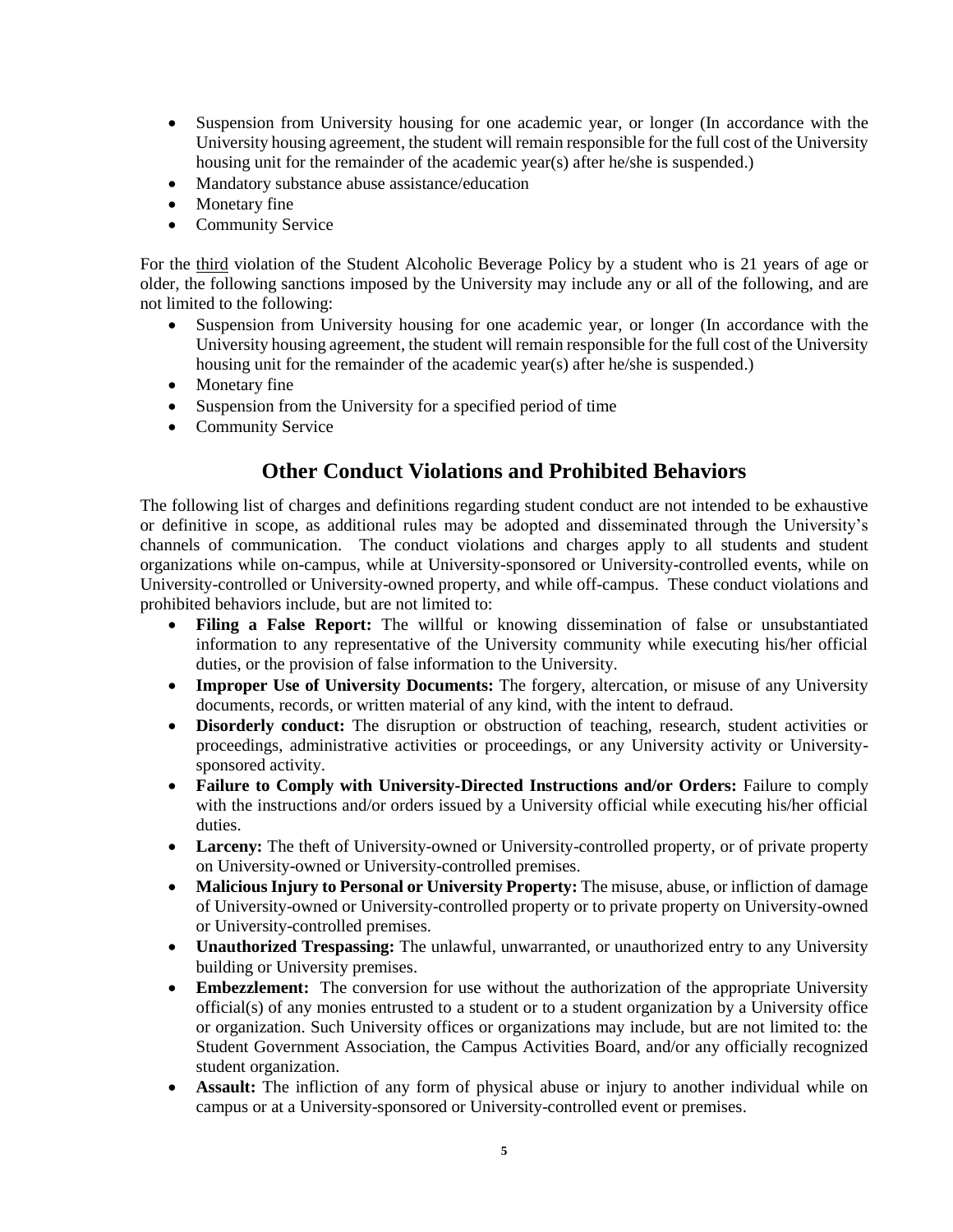- **Unauthorized Occupancy:** The occupation by a student or other individual in the residence hall room of another without authorization. This also includes the presence by a student or other individual in unauthorized areas within residence halls, or any action which provides or is intended to provide assistance in the commission of an unauthorized occupancy.
- **Guest Rules:** Students and student organizations are responsible for the conduct and well-being of their guests while on campus, on any University-sponsored or controlled property, and while participating in any University-sponsored activity or event. Students and student organizations that host non-University individuals and groups are expected to inform their guests of all applicable University rules and policies, as SC State students may face disciplinary action for any inappropriate behavior engaged in by their guests. Residence Life guest policies are available in the office of each University housing facility. Recreation guest passes may be obtained through the Office of Residential Life and Housing by calling (803) 536-8560. Guests who wish to park their vehicles on University property must obtain a visitor parking permit from the University Police Department.
- **Overnight Guest Guidelines:** Residents of University housing may have overnight same-gender guests for a maximum of two consecutive nights, provided that prior approval is given by all roommates and that the guest is registered with the Residence Life Staff. Overnight guests must be 18 years of age or older and must possess a valid photo ID. No overnight guest may stay more than two consecutive nights, exceed 6 weekdays, or exceed 3 weekends within a calendar month. Overnight guests may not extend their stays by changing hosts or rooms. All overnight guests must also be in possession of an Overnight Guest Pass for the duration of their stay. Overnight Guest Passes are available at the front desk of each housing unit. For late-night visitation (between the hours of 12:00 midnight and 8:00 AM) on days and at times when visitation is permitted, a resident student's visitation privileges must be within the scope of the roommate/suitemate agreement. Please note that cohabitation (bunking) is strictly prohibited, which includes all traditional and upperclassmen areas. If cohabitation (bunking) is found in any room or suite, all residents of those areas will be held responsible and may be subject to sanctions by the University. Sanctions may include, but are not limited to: monetary fines, suspension from the University, immediate removal from University housing, and/or termination of the housing contract. Students who violate the Guest Rules or the Overnight Guest Guidelines may forfeit their right to live in University housing for the remainder of the time that they are enrolled as students at SC State University.
- **Fire Prevention and Control Equipment Violation:** The misuse, disruption, or adjustment without proper cause of any fire prevention or alarm box, including, but not limited to thermal detectors and smoke detectors installed in any University structure or building.
- **Loud and Unnecessary Noise:** The unauthorized use, adjustment, or relocation of any portable or stationary sound system located on the premises of the University that would result in the disruption or disturbance of the normal functioning of the University.
- **Unlawful Solicitation/Fundraising:** Fundraising is defined as any activity, event, or project engaged in by members of a student organization that involves the solicitation of funds without following the University's Solicitation and Fundraising Policies established by the Finance Division.
- **Obstruction of Justice:** The destruction, alteration, or withholding of evidence, or any action that prevents or is intended to prevent evidence from being offered before any University or legal judicial body. This also includes deliberately lying or offering false statements in any University or legal action.
- **Pets:** Students are not allowed to keep a pet of any kind in any University building, or on University premises, except those considered to be service or assistance animals, following proper approval by the Division of Student Affairs. Students are also required to clean up behind such permitted animals.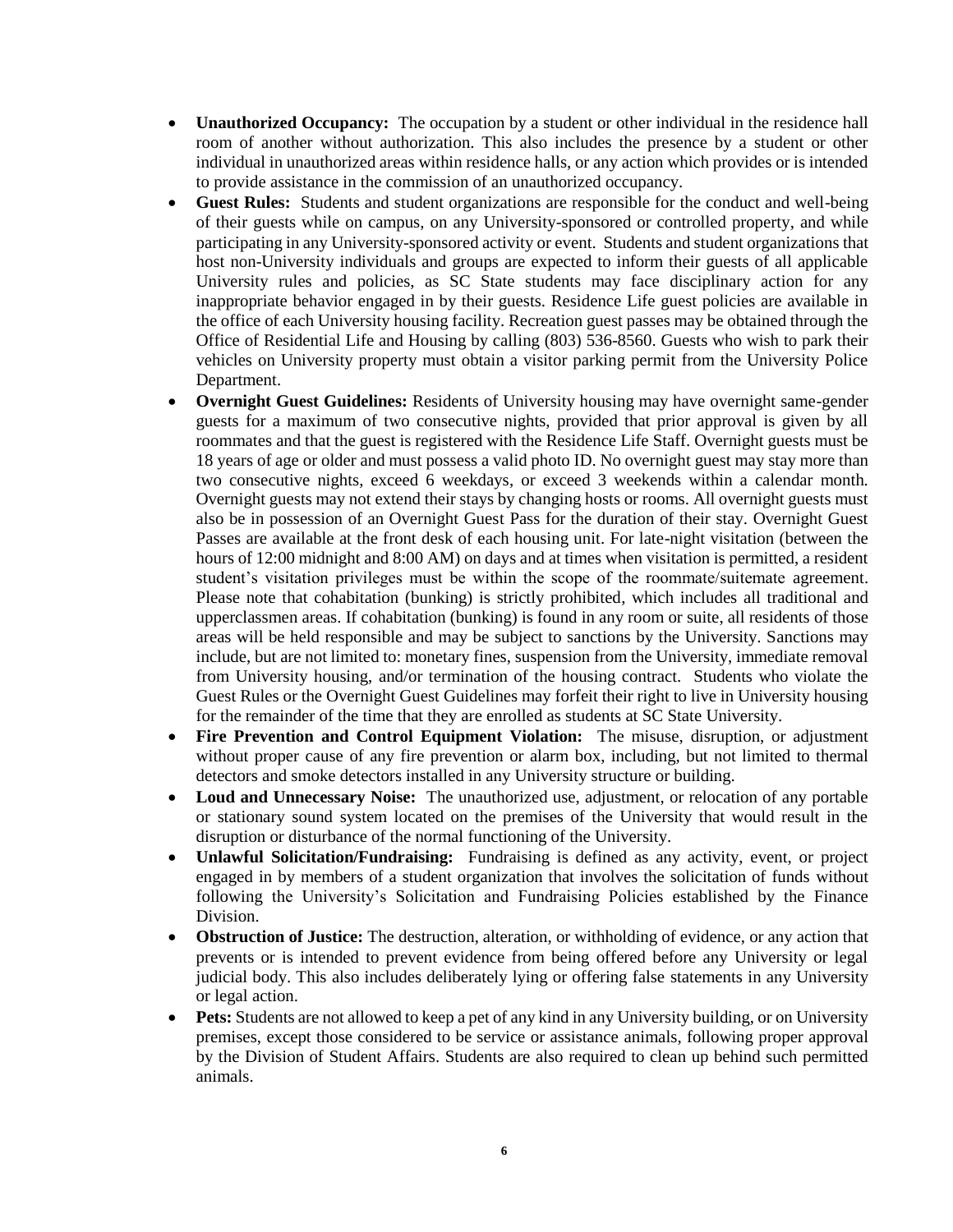- **Violation of Security of Residence Halls:** The entrance into a residence hall after closing hours without proper authorization or without the assistance of the residence hall security person. This also includes providing assistance for unauthorized entry/exit to anyone in entering or leaving a residence hall.
- **Harassment:** Any words, gestures, or behaviors that taunt, challenge, insult, or provoke a University student or official. This also includes behavior that subjects a University student or official to offensive, unwarranted, or unwanted touching. Prohibited forms of communication include, but are not limited to: the use of vulgar, sexist, or offensive language or any vulgar, sexist, offensive, or alarming conduct that serves no legitimate purpose, whether communicated electronically, physically, or verbally. Also, see the University's Title IX Policy.
- **Littering:** The intentional or unintentional behavior that causes any trash to be dropped, blown, scattered, spilled, thrown, placed, or deposited on any University-owned or controlled property or on any property on which University-sponsored activities are taking place.
- **Fireworks:** It is forbidden and unlawful to possess, ignite, or detonate any fireworks or other flammable materials or devices which could cause damage to a person or to property by fire, explosion, or by similar means on University-owned or controlled property or property on which University-sponsored activities are taking place.
- **Unauthorized use of the University's Name:** The use by a student or student organization of the University name, logo, or insignia without proper prior authorization.
- **Computer Abuse:** The misuse of computers and supporting equipment on University premises including, but not limited to: plagiarism of materials and programs, misuse of computer accounts, unauthorized destruction of files, creation of unauthorized or illegal accounts, possession of unauthorized passwords, and/or disruptive or annoying behavior while on the University's computer systems.
- **Unauthorized use of Telephones and Supporting Equipment:** The placing or assistance in placing unauthorized telephone calls, the misuse or abuse of telephone equipment including, but not limited to, the possession or transfer of unauthorized account numbers, passwords, passcodes, or telephone numbers.
- **Arson:** Any student or individual, whether acting alone or as part of a group, who ignites a fire or who is in any way responsible for igniting a fire, with destructive intentions, is considered to be committing an act of arson.
- **Sale of Books/Textbooks:** The sale of a book, workbook, and/or a textbook by a student who does not own said materials, without prior authorization from the rightful owner of the materials.
- **Tampering with Meters:** Any attempt to misuse, disrupt, adjust, or bypass a meter that has been installed on University premises for the purpose of measuring the use of electricity, gas, water, or any other commodity or substance.
- **Failure to Maintain Proper Care and Upkeep of University Housing Facilities:** Students who reside in University housing are responsible for the appropriate care and upkeep of the units in which they reside. This includes, but is not limited to, maintaining all electrical and mechanical devices in good working order, refraining from any behavior or activity that would pose a threat to the safety of others, and failure to keep apartments and common areas clean. The accumulation of trash or other materials that could constitute a fire or safety hazard is not permitted. Student accounts will be billed for any damages to University property not considered part of normal wear and tear. Such damages include, but are not limited to, damage to furniture, equipment, University property or structures, whether permanent or temporary, and vandalism. Students with unpaid balances resulting from property damage may have holds placed on their accounts until the balances are paid in full. Students found in violation may also be subject to disciplinary action.
- **Gambling:** The participation in any form of gambling on University premises or at any Universitysponsored event or activity, including raffles and games of chance, is illegal under the laws of the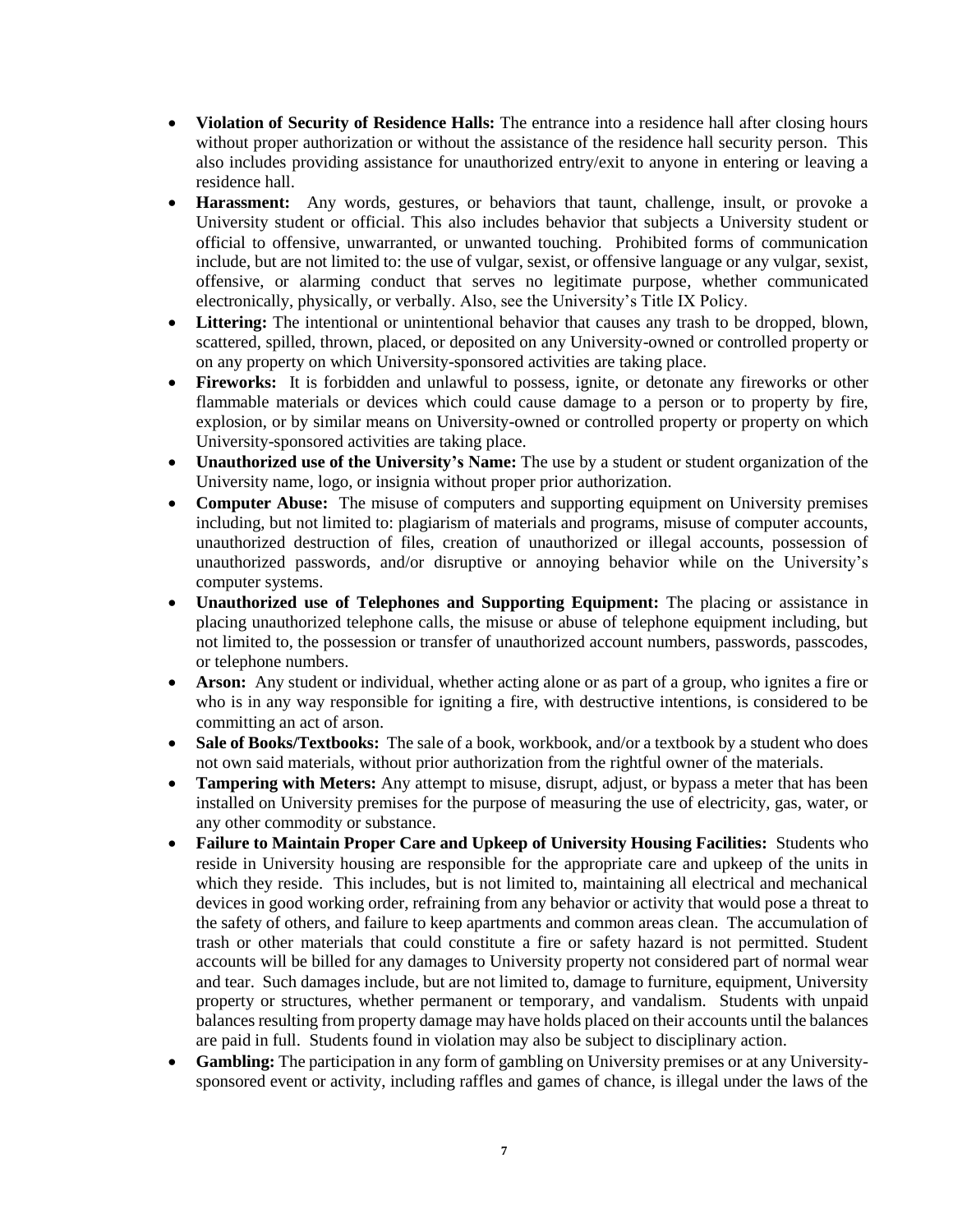State of South Carolina. Students who violate this policy face disciplinary proceedings and may also face criminal charges.

 **Smoking:** Smoking or possession of lighted smoking material in any form is prohibited on the campus of South Carolina State University. E-cigarettes and hookahs are also prohibited. Students should familiarize themselves with the campus' Tobacco-Free Policy.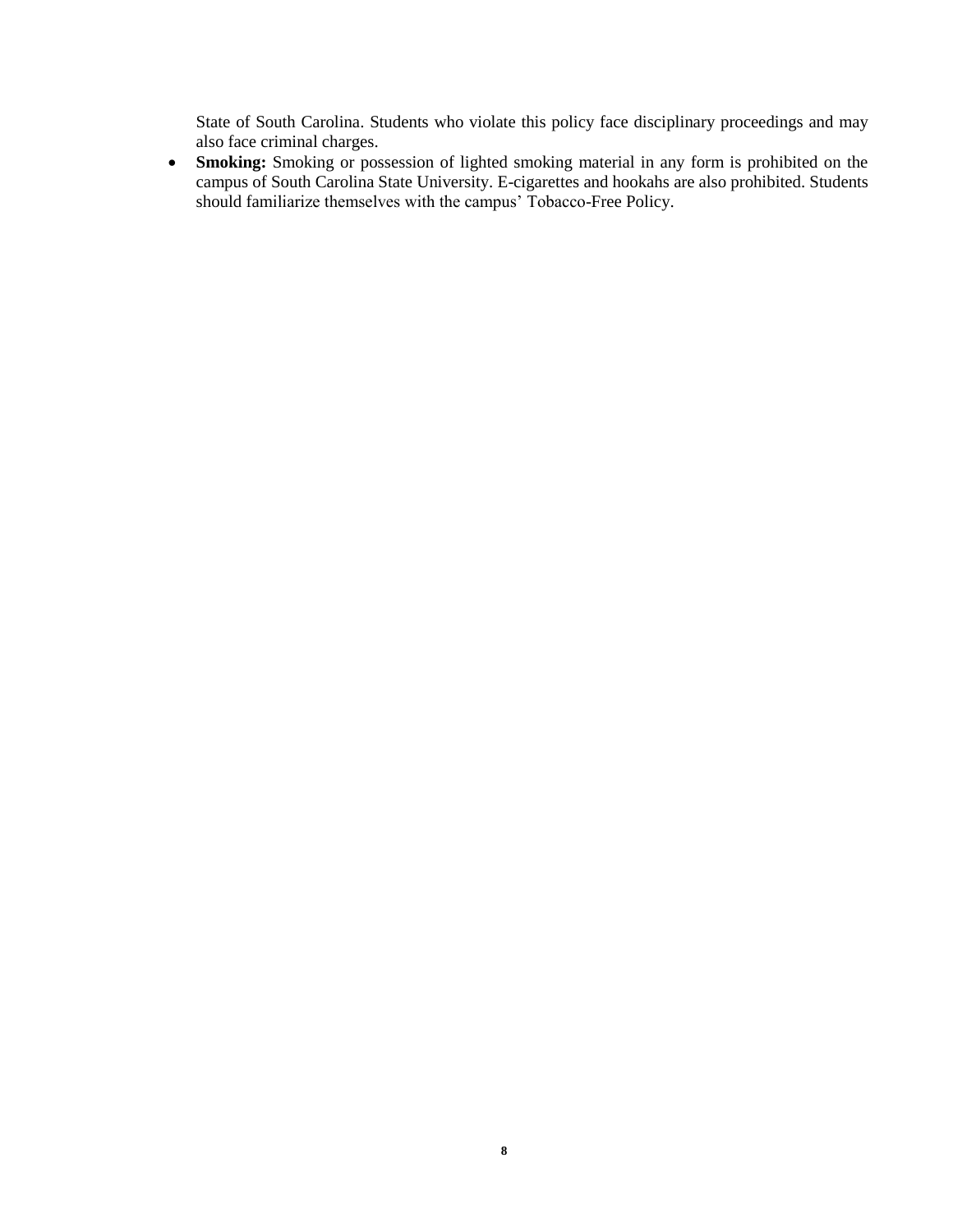- **Prohibited Communication Policy:** Students at South Carolina State University, whether acting alone, in groups, as representatives of any student organization, or as representatives of the University in any capacity, may not:
	- Use a telephone or any electronic means of communication to convey words, gestures, or messages of any kind that could be interpreted as profane, vulgar, lewd, suggestive, sexually explicit, inappropriate, or offensive. This applies to all recipients of such messages, whether intended or unintended.
	- Use a telephone or any electronic means of communication to convey messages of any kind that are intended to threaten, coerce, intimidate, manipulate, insult, or harass any individual or any group or category of individuals.
	- Use a telephone or any electronic means of communication to contact a person repeatedly, regardless of whether the individual initiating such communication speaks or leaves a voice message, for the purpose of annoying, harassing, insulting, intimidating, or disturbing the intended recipient. Students are also prohibited from initiating these forms of communication with any individual connected to the intended recipient, or with any group with which the intended recipient is affiliated or with any group with which the intended recipient considers him or herself to be a member.
	- Initiate a telephone call or any electronic means of communication, or engage in any act, whether said act is electronic in nature or is perpetrated by other means, that is intended to interfere with the intended recipient's ability to communicate electronically. Such interference may result from the initiator's refusal to terminate the connection with the intended recipient, or may result from any act that impairs the intended recipient's ability to use a telephone or other electronic form of communication.
	- Use a telephone or other electronic means of communication to convey information known to be false, unsubstantiated, insulting, unflattering, or inflammatory about the intended recipients or recipient's family, friends, acquaintances, colleagues, partners, co-habitants, or other members of groups with which the intended recipient is affiliated, for the purpose of annoying, insulting, upsetting, disturbing, frightening, or portraying the intended recipient in a negative light.
	- Knowingly permit a telephone or other electronic means of communication to be used by an individual, whether said individual is affiliated with the University or not, for any purpose described in the Prohibited Communication section of this document.

A student who violates any section of the Prohibited Communication Policy, including via social media, may be subject to disciplinary action by the University, and/or a monetary fine. Students who occupy positions at the University that require them to use University telephones or other electronic means of communication owned or controlled by the University who violate any part of the Prohibited Communication Policy may find that their right to participate in Universitysponsored activities revoked and may also be subject to other disciplinary action by the University.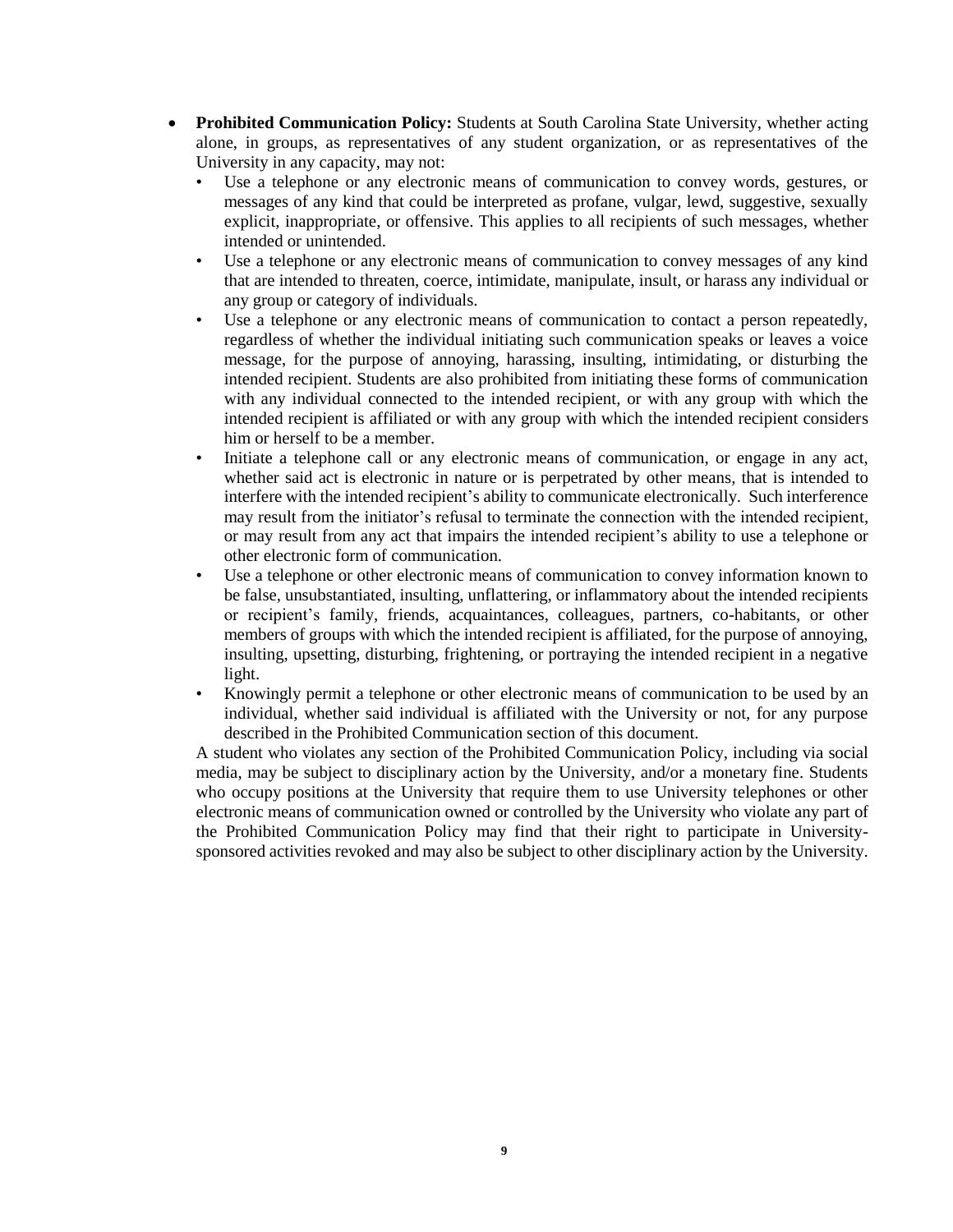- **The Right to Privacy:** Students at South Carolina State University may not violate the privacy of another person or persons by:
	- Intentionally looking through windows, doors, or any opening or structure that provides a view of another person or persons without the prior knowledge and consent of said person(s). This prohibition applies when the intended complainant is in a location that could reasonably be considered private, whether on University-owned or University-controlled property, or while participating in University-sponsored or University-controlled activities that take place off campus.
	- Using any electronic device to record, photograph, photo-shop, enhance, exaggerate, reproduce, or alter in any way any image, likeness, caricature, or recording of another person or persons without the prior knowledge and consent of said person or persons. This prohibition applies when the intended complainant is in a location that could reasonably be considered private, whether on University-owned or University-controlled property, or while participating in University-sponsored or University-controlled activities that take place off campus.
	- Intentionally allowing another person or persons to view any recording, photograph, likeness, or image of another person or persons that was created, copied, reproduced, or created in a manner that could be construed as a violation of the privacy of said person or persons.
	- Knowingly allowing another person or persons to have access to electronic equipment for the purpose of violating the privacy of any individual(s).
	- Viewing, photographing, recording, enhancing, exaggerating, reproducing, or altering in any way any image, likeness, caricature, photograph, or recording of another person or persons that is intended to provide sexual excitement, arousal, gratification, or is intended to portray the intended complainant in a sexually explicit way, without the prior knowledge and consent of the individual depicted. Also, see the University's Title IX Policy.
	- Knowingly possessing, copying, selling, distributing, or sharing in any way, any recording, photograph, likeness, or image of another person or persons without the prior knowledge and consent of said person or persons.
- **Academic Misconduct Policy:** By enrolling at South Carolina State University, students pledge to observe and uphold the University's standards for academic honesty and integrity. Violations of the Academic Misconduct Policy will not be tolerated. The following list of prohibited behaviors is not meant to be exhaustive. Allegations of academic misconduct will be considered on a caseby-case basis. Additional guidelines of academic misconduct at South Carolina State University may be determined by the Division of Academic Affairs, the academic discipline and/or by academic department or college. Academic misconduct includes, but is not limited to the following behaviors:

1. **Cheating.** Definitions of cheating include, but are not limited to:

- Intentionally using or attempting to use any materials, information, or study aids in an academic exercise that have not been approved in advance to be used by the instructor.
- Helping, or attempting to help, a student or other member of the University community commit an act of academic dishonesty, including buying, selling, providing, or transmitting a copy of any examination or test.
- Allowing another student to copy information during an examination or during any academic exercise that is intended to be completed by students on an individual basis.
- Using any electronic device to obtain information during an examination or test if not authorized by the instructor.
- Using any means to conceal or to obtain information during an examination or test. Such means may include, but are not limited to: writing on one's body or clothing, placing notes or information discreetly on or near one's person to be used during the examination or test, writing notes or information on the tops of desks or on any surface used to take an examination, requesting permission to leave the room during an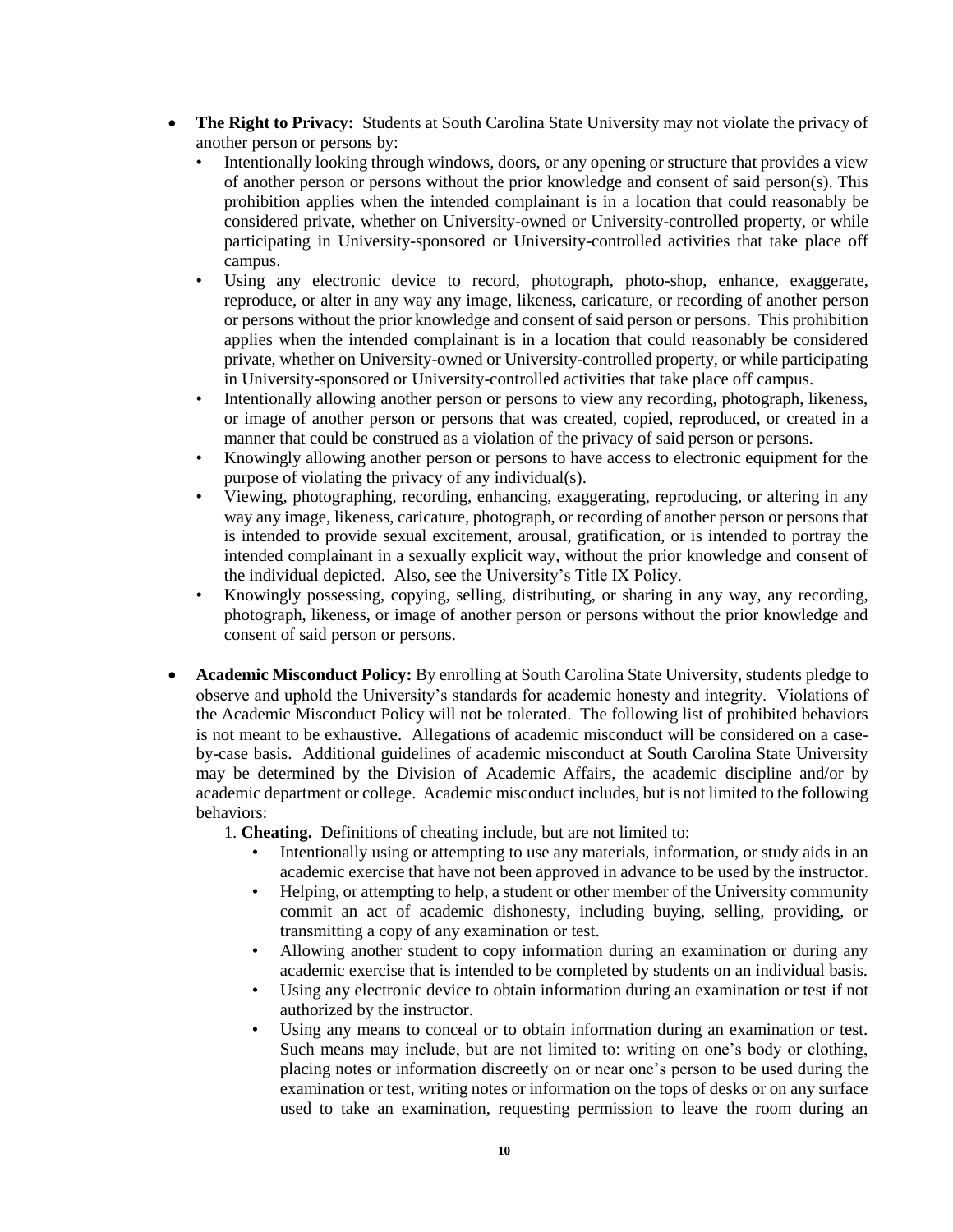examination or test (to visit the restroom, for example) to obtain information from any source (from another student, from a strategically placed book or notebook, for example).

2. **Plagiarism.** Plagiarism is the use of any tangible or intangible material created or

produced by another person or source without acknowledging the original person or source. Plagiarism includes, but is not limited to:

- Attempting to present as one's own any ideas, words, opinions, statements, or conclusions of another person or source to be submitted for academic evaluation without acknowledging the original person or source. This includes papers, group or individual projects, examinations, and presentations.
- Copying, quoting, or paraphrasing any part of the work of another person or source in any written or verbal work submitted or presented for academic evaluation without acknowledging the original person or source.
- Using phraseology, metaphors, linguistic constructions, or any literary device of another person or source without proper attribution.

#### 3. **Academic misconduct also includes, but is not limited to:**

- Providing or receiving assistance in a manner not previously approved by the instructor in the creation of any work submitted for academic evaluation.
- Doing work that has not been previously approved by the instructor for which another person will receive credit or will be evaluated. Examples include, but are not limited to, writing papers that will be submitted by another person; communicating with another person during an examination, test, or any academic exercise for the purpose of obtaining or providing information believed to be relevant to the academic exercise in question.
- Presenting the same or substantially the same papers, projects, or work in two or more courses without the explicit permission of the instructors involved.
- Attempting to influence one's academic evaluation by any means other than academic achievement or merit.
- Knowingly cooperating with another student in an act of academic misconduct.
- Withholding knowledge of a violation of the Academic Misconduct Policy.
- 4. **Sanctions by the Office of Judicial Affairs for violations of the Academic Misconduct Policy may include, but are not limited to:** 
	- A recommendation for a change in the grade for the course in which the academic misconduct occurred. This may include a failing grade for a particular test, examination, or project, or a failing grade for the course in which the violation occurred.
	- Probation for a specified period of time.
	- Suspension for a specified period of time.
	- Community service to be determined by the Office of Judicial Affairs.
	- Restrictions on involvement in on-campus and/or off-campus activities.
	- Expulsion.

## **Disciplinary Process**

#### **Initiation of Charges**

The Vice President for Student Affairs is responsible for the student disciplinary/judicial process at the University. The Vice President for Student Affairs has delegated the authority to initiate proceedings to the Director of Judicial Affairs as outlined below. The Director of Judicial Affairs will review the allegations to determine if disciplinary proceedings should be initiated. If the Director of Judicial Affairs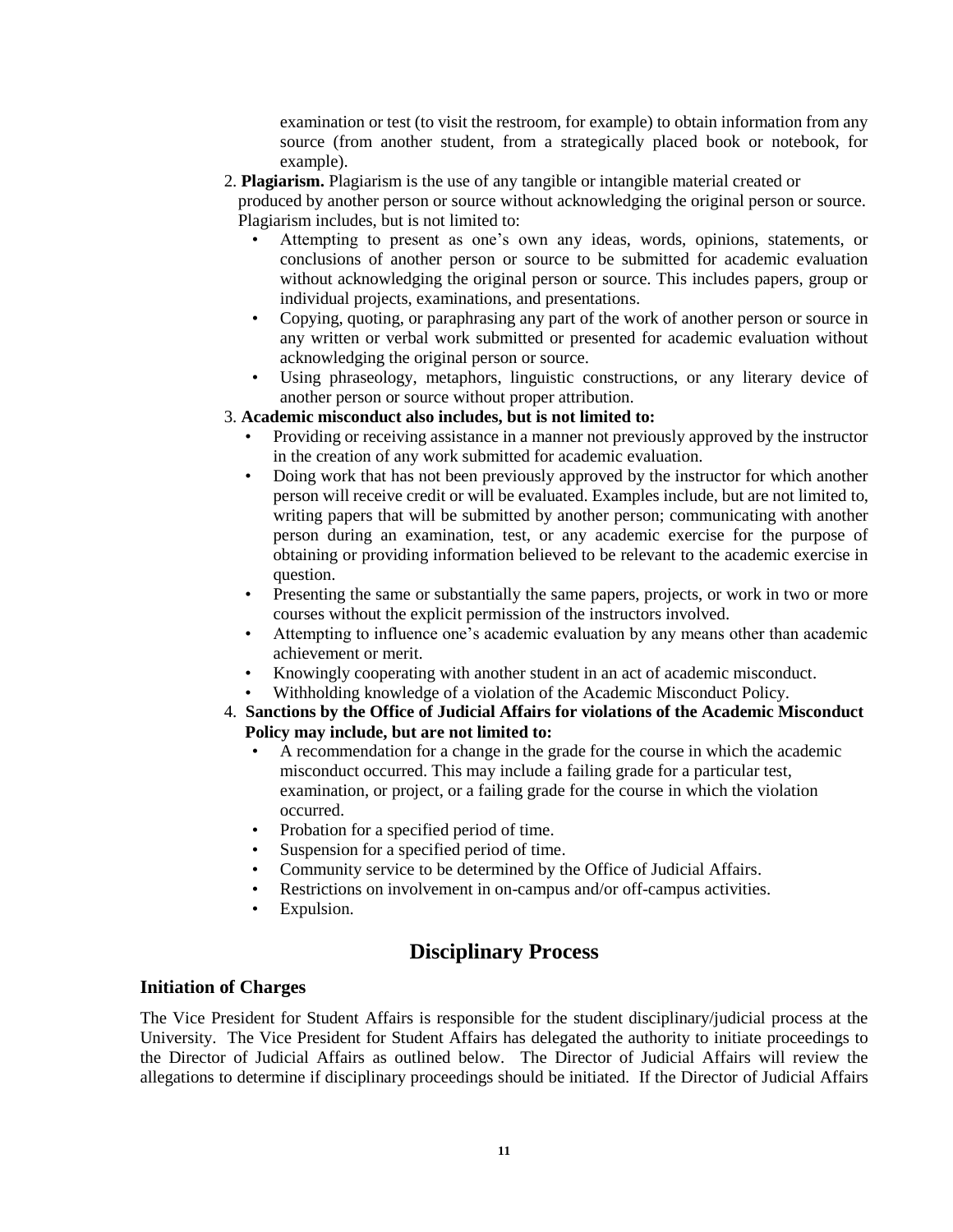determines that the information provided is insufficient or unacceptable, the complaint will be dismissed with a written response to the complainant, the individual alleged to have suffered a violation.

Complaints for alleged violations of the Student Code of Conduct shall be made to the Director of Judicial Affairs. If a student who has been accused of violating any part of the Student Code of Conduct, known as the respondent, separates or graduates from the University before the disposition of the charge(s) has been determined, the disciplinary process may continue at the discretion of the Division of Student Affairs. If a student seeks to readmit to the University when a charge was previously brought against him/her but was not disposed, the charge shall be resolved prior to consideration for readmission.

The standard of proof for all judicial conduct violations is the clear and convincing standard.

#### **Notification of Charges**

After a charge has been made, the accused student will be notified either via a '72-Hour Contact Reporting Form' issued by the University Police Department during their investigation of an incident, or by communication from a member of the Division of Student Affairs. A student who receives a '72-Hour Contact Reporting Form' must contact the Office of Judicial Affairs within 72 business hours (excluding weekends and holidays) to schedule a pre-hearing conference. If a student fails to respond within the 72 hour period, a judicial hold will be placed on the student's account until the matter is resolved with the Director of Judicial Affairs.

Charges brought by law enforcement under criminal proceedings are separate from charges brought as violations of the Student Code of Conduct.

#### **Judicial Process**

During the Pre-Hearing Conference, the Director of Judicial Affairs will meet with the respondent and review the charges against him/her. The Director of Judicial Affairs will also notify the student of the judicial process. If the nature of the charges and/or seriousness of the allegation warrant interim measures or actions to be taken against the respondent, the respondent will be given notice at this time.

After the Pre-Hearing Conference, the respondent must notify the Director of Judicial Affairs in writing no later than five (5) business days of the respondent's intent to plead responsible or not responsible and have a hearing to contest the charges. Hearings may be held by a single administrator (the Director of Judicial Affairs or his/her designee) or the Judicial Board (a rotating three (3) member panel, which shall consist of a faculty member, staff member, and student). If the respondent chooses to be heard by a single administrator, the complainant must also agree to the single administrator hearing; otherwise, the hearing will be heard by the Judicial Board.

#### **Plead Responsible**

If the respondent admits responsibility, the Director of Judicial Affairs will issue sanctions according to the allegations and charges. The Director of Judicial Affairs must issue sanction(s) to the respondent no later than seven (7) business days after the student pleads responsible. The Director of Judicial Affairs may also choose to communicate with possible witnesses and complainants prior to issuing the sanction(s).

#### **Hearing Process**

• Plead not responsible to the charge(s) and participate in a Judicial Board hearing.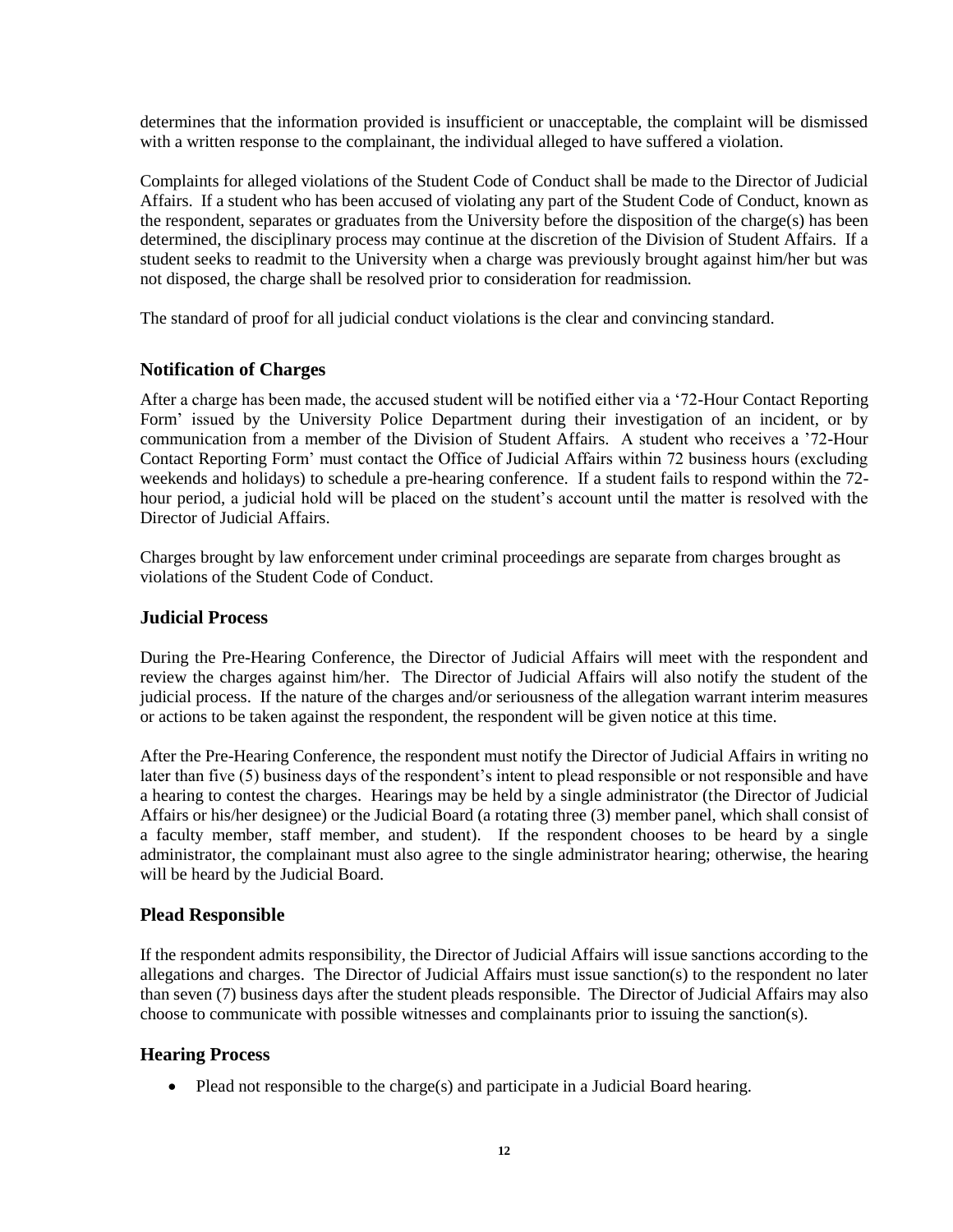- The Office of Judicial Affairs is responsible for scheduling Judicial Board hearings and for coordinating all matters and materials pursuant to such hearings.
- All Judicial Board hearings will be conducted privately. All statements, information, evidence, or comments revealed before, during, and/or after a hearing by members of the Judicial Board, University staff members, witnesses, and/or anyone present, will remain confidential, unless otherwise required to be released by law or with an appropriate release/waiver. All involved individuals may be asked to sign a confidentiality agreement before they are allowed to attend a Judicial Board hearing.
- The single administrator or the Judicial Board will exercise control over the proceedings in order to ensure due process and avoid the harassment or intimidation of participants or any occurrence that has the potential to disrupt or to delay the hearing process.
- All Judicial Board hearings will be tape-recorded. If the accused student wishes to listen to the tape recording, he/she may do so only in the presence of an individual designated by the Vice President for Student Affairs.
- The University judicial hearing is not a court of law and court proceedings do not apply.
- The accused student will be notified in writing of the date, time, and location of the Judicial Board hearing. During the hearing:
	- The accused student must appear in person, present any and all relevant information, and respond to questions posed by the members of the Judicial Board or single administrator.
	- If the accused student refuses to answer any questions or to make any statements, the administrator or Board will make their recommendations solely on the basis of the information presented to the Board at that time.
	- There are two types of witnesses allowed to attend judicial hearings: witnesses to the incident(s) in question and character witnesses. All witnesses, aside from the complainant and respondent, are permitted to attend only the portion of the hearing in which they testify, and witnesses may only be questioned by members of the Judicial Board or administrator. The accused student and the witnesses may not address each other during the hearing.
	- During the respondent's testimony, the respondent may choose to have an advisor of his/her choice with him/her. The advisor may not speak or participate during the hearing but may only communicate privately with the respondent (whispering in respondent's ear, advising in hallway, etc.).
	- **Failure to Appear:** If a student has been notified of the date, time, and location of a judicial hearing and does not appear without notice, or continues to cause extreme delays in the judicial process, the hearing will be conducted without the presence of the accused student.

#### **Hearing Recommendations/Disposition**

At the conclusion of a hearing, the single administrator or the members of the Judicial Board will consider the information and material presented and make recommendations to the Director of Judicial Affairs regarding which sanctions to impose, if any.

If the single administrator hearing was conducted by the Director of Judicial Affairs, the Director of Judicial Affairs shall issue the sanctions.

#### **Appeals**

A student who wishes to appeal a disciplinary decision made by the Office of Judicial Affairs must do so in a written statement addressed to the Vice President for Student Affairs within three (3) business days after receiving notification of the disciplinary decision and sanctions. Upon receipt, the Vice President for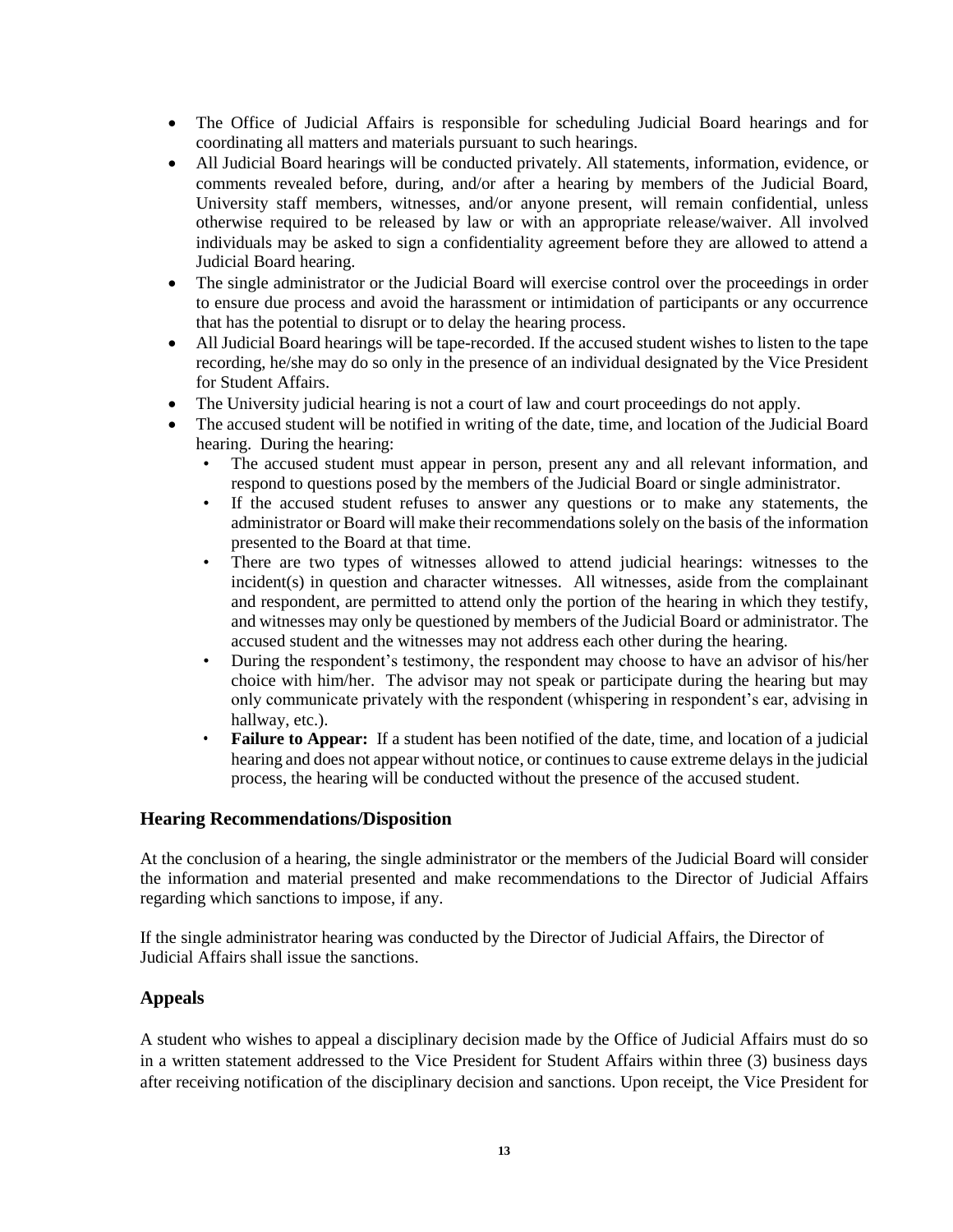Student Affairs will immediately notify the other party of the Notice of Appeal. The appeal must be detailed on based upon one of the three grounds for appeal stated below.

Any sanction imposed as a result of the original judicial hearing will remain in effect during the appeal process. The Vice President for Student Affairs may, at his/her discretion, decide to revoke the imposed sanction during the appeal process. An appeal that is not based on one of the grounds described above may be dismissed.

An appeal does not constitute a request for a hearing, nor does it necessarily result in a meeting with any particular official or group associated with the University. An appeal is a request for a review of the record of the original judicial hearing. In preparing for an appeal, the accused student has the right to review his/her disciplinary file, including any tape recording of the original judicial hearing.

In reviewing the appeal, the Vice President for Student Affairs may meet with individuals or review additional documentation. If one party submits additional documentation, then the other party shall have the opportunity to review and submit rebuttal correspondence. The Vice President for Student Affairs will respond to the appeal within five (5) business days after receiving the written appeal, unless additional time is needed based upon the details and materials submitted.

#### **Grounds for Appeals**

An appeal may be sought on either of the following grounds:

- A claim of error in the hearing procedure.
- A claim of new evidence or information that is considered material to the case that was not available at the time of the original judicial hearing.
- A claim that the sanction was excessive.

#### **Sanctions**

Sanctions are imposed in order to:

- Protect the University community from behaviors that are considered detrimental to the educational process and/or to the members of the University community.
- Assist students in identifying and observing the boundaries of what is considered to be acceptable behavior for a student at South Carolina State University.
- Assist students in understanding and anticipating the likely consequences of their behavior(s) for themselves, for others, and for the members of the University community.

Failure to satisfactorily complete a disciplinary sanction may result in more severe sanctions. The severity of the sanctions imposed is intended to be commensurate with the severity and/or frequency of the violation(s) of the Student Code of Conduct under consideration, as well as with the University's assessment of the student's willingness to exhibit behavior that is consistent with this Code of Conduct and the University's mission.

The following sanctions (or any combination thereof) may be imposed upon a student found to have violated the Student Code of Conduct:

- **Community Service:** This is defined as community-oriented work performed by a student or a group of students for the benefit of the public and/or the University.
- **Counseling:** Students may be required to seek mental health or other type(s) of counseling. The responsibility for locating an appropriate mental health professional lies with the student; any costs incurred will be borne by the student.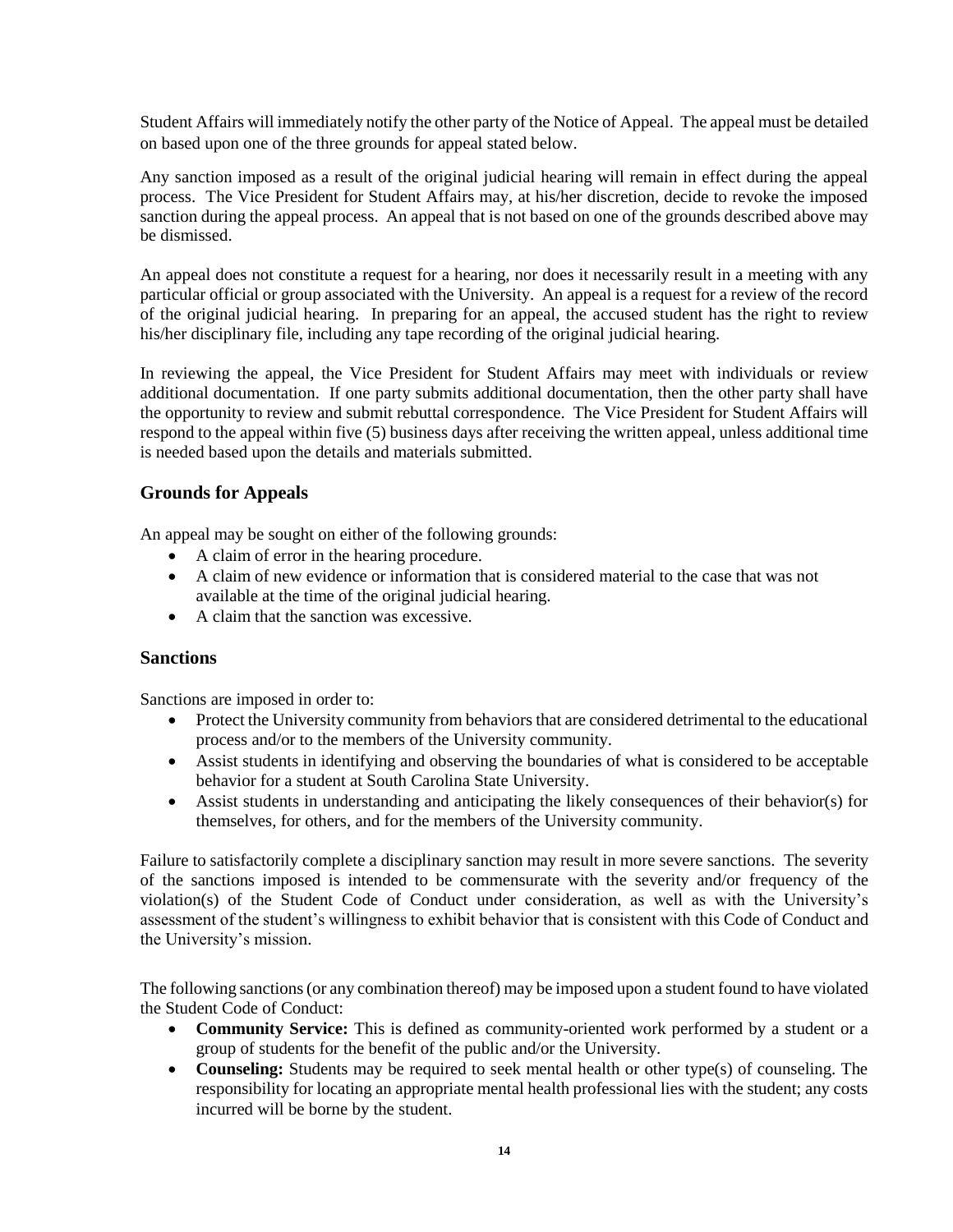- **Disciplinary Probation:** During the probationary period, the student in question may not represent the university in any way, nor may he/she participate as an active member in any Universityrecognized organization. The probationary period will last a minimum of three months and may also involve a combination of other sanctions and/or conditions. If the student is found to have violated any additional portions of the Student Code of Conduct during the probationary period or fails to meet the conditions of his/her probation, additional sanctions may be imposed.
- **Expulsion:** This is defined as the permanent separation from the University and includes the revocation of all student privileges. Students will be notified in writing of their expulsion and of the date said expulsion takes effect. The notice of expulsion will be entered into the student's permanent record (transcript). A student who has been expelled may not enter University premises or any premises owned, controlled, or leased by the University without prior written approval from the Vice President for Student Affairs or designee.
- **Monetary Fine:** A monetary fine is a punitive measure in an amount to be determined by the Office of Judicial Affairs or the Vice President for Student Affairs.
- **Residence Hall Restriction/Suspension:** This sanction revokes the student's privilege to apply for and/or to live in a particular University residence facility, either permanently or for a specified period of time. In no case will this restriction be less than the remainder of the semester in which the violation of the Student Code of Conduct occurred. Depending on the circumstances, the student may be barred from living in or visiting any on-campus housing and University-operated housing facility, as well as the associated dining facilities, either permanently or for a specified period of time. A student who has been sanctioned in this manner will not be eligible for a refund of any unused room or board money, in accordance with the University's housing agreement.
- **Restitution:** This refers to an appropriate monetary reimbursement for damage, destruction, inappropriate or unauthorized use of University property, or of property owned by any person, resulting from violation(s) of the Student Code of Conduct.
- **Restriction:** A student who has been placed on restriction is prohibited from entering or being within fifty feet of University buildings or facilities for a specified period of time.
- **Revocation of the Charter of a Student Organization:** This sanction refers to the termination of the charter of a student organization. A student organization that has lost its charter may no longer function as a recognized organization of the University, either permanently or for a specified period of time. A student organization that has been sanctioned in this manner must reapply for a charter in order to function at the University. Imposition of this sanction does not preclude sanctions against individual members of the organization.
- **Sanction and Volunteer Program:** This program is administered by the Office of Judicial Affairs; its purpose is to assign 'discretionary sanctions' to those students who have violated any aspect of the Student Code of Conduct. Students who participate in this program perform work on campus for the benefit of the University. It should be noted that the Sanction and Volunteer Program does not allow students to engage in personal services for any individual or University function. Participation in the program will teach the student a sense of responsibility; help the student to establish a strong and consistent work ethic; assist the student in identifying and completing career goals; and serve as examples to other students of the importance of adhering to the Student Code of Conduct
- **Educational Training:** The student may be required to attend an educational seminar or group session or complete an educational module and provide proof of attendance and/or completion.
- **Parental Notification:** In accordance with the Federal Educational Rights and Privacy Act (FERPA), the student's parents may receive official notification from the University regarding the actions involved.
- **Termination of the Privileges of a Registered Student Organization:** This sanction refers to the loss of any or all privileges of a registered student organization, and does not preclude the imposition of sanctions against members of the organization, as individuals or as a group.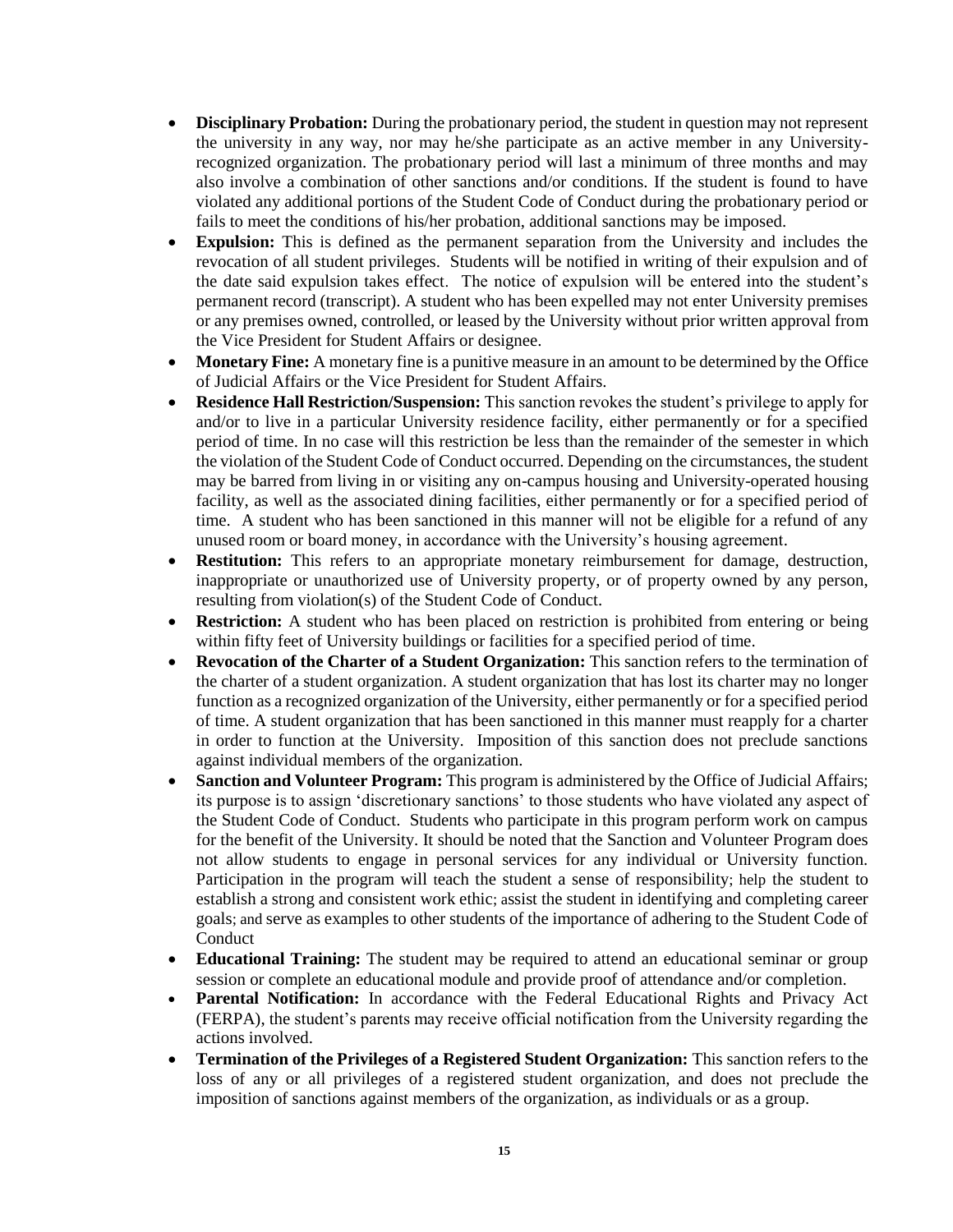- **Termination of Registration of a Registered Student Organization:** This sanction refers to the discontinuation of a student's organization's status as registered. A student organization that has lost its status as registered will be prohibited from functioning for a specified period of time or indefinitely. The loss of an organization's status as registered does not preclude the imposition of sanctions against members of the organization, as individuals or as a group.
- **Written Reprimand:** A written reprimand is an official statement by the Vice President for Student Affairs or other member of the University's Administration to the student explaining that he/she has violated some aspect of the Student Code of Conduct. A written reprimand is intended to convey the University's emphatic disapproval with the student's behavior(s).
- **Suspension:** A student who has been placed on suspension may not enter the University premises or any University-related premises for a specified period of time. This sanction also includes the revocation of all student privileges during the specified period of time. A student who has been suspended will be notified in writing; said correspondence will indicate the date the suspension takes effect, as well as the conditions under which the student may apply for readmission to the University. A student who has been suspended may not enter University premises or any University-related premises without prior written approval from the Vice President for Student Affairs or designee. A student who has been suspended will not be eligible for a refund of any unused money that has been paid to the University. Conditions for readmission may include, but are not limited to:
	- Successful completion of the student's probationary period
	- Revocation of the privilege of living in any University residence facility, either for a specified period of time or permanently
	- Restriction or prohibition of the privilege of entering any or all University residence facilities, either for a specified period of time or permanently
	- A written statement from a licensed mental health professional or medical doctor stating that in his/her professional opinion, the student in question is capable of functioning successfully at the University.
- **Summary Suspension:** A summary suspension is an interim suspension that may be imposed if it is believed that a student poses a risk of danger or disruption to persons, to property, or to the functioning of any aspect of the University. The summary (interim) suspension is not a final sanction from a disposition of a charge. This is an interim measure put in place, if necessary, until the final disposition.
	- A summary suspension is utilized when it is believed there is a serious or immediate threat of danger or disruption.
	- A student who has received a summary suspension must leave the University premises immediately and is prohibited from entering the University premises or any Universityrelated premises during the suspension period. Depending upon the circumstances, the student may be able to complete coursework remotely during this time, although not guaranteed.
	- A summary suspension also requires a student to comply with any and all stated conditions of the suspension.
	- A student may be summarily suspended for a specified period of time; the scheduling of the suspension period may be contingent upon specific events and/or conditions. The Vice President for Student Affairs or the Office of Judicial Affairs may impose a summary suspension on a student if, based on available facts, there is reason to believe that the student poses an immediate threat to his/her safety, health, and/or welfare, or to the safety, health, and/or welfare of members of the University community or to that of other persons or property.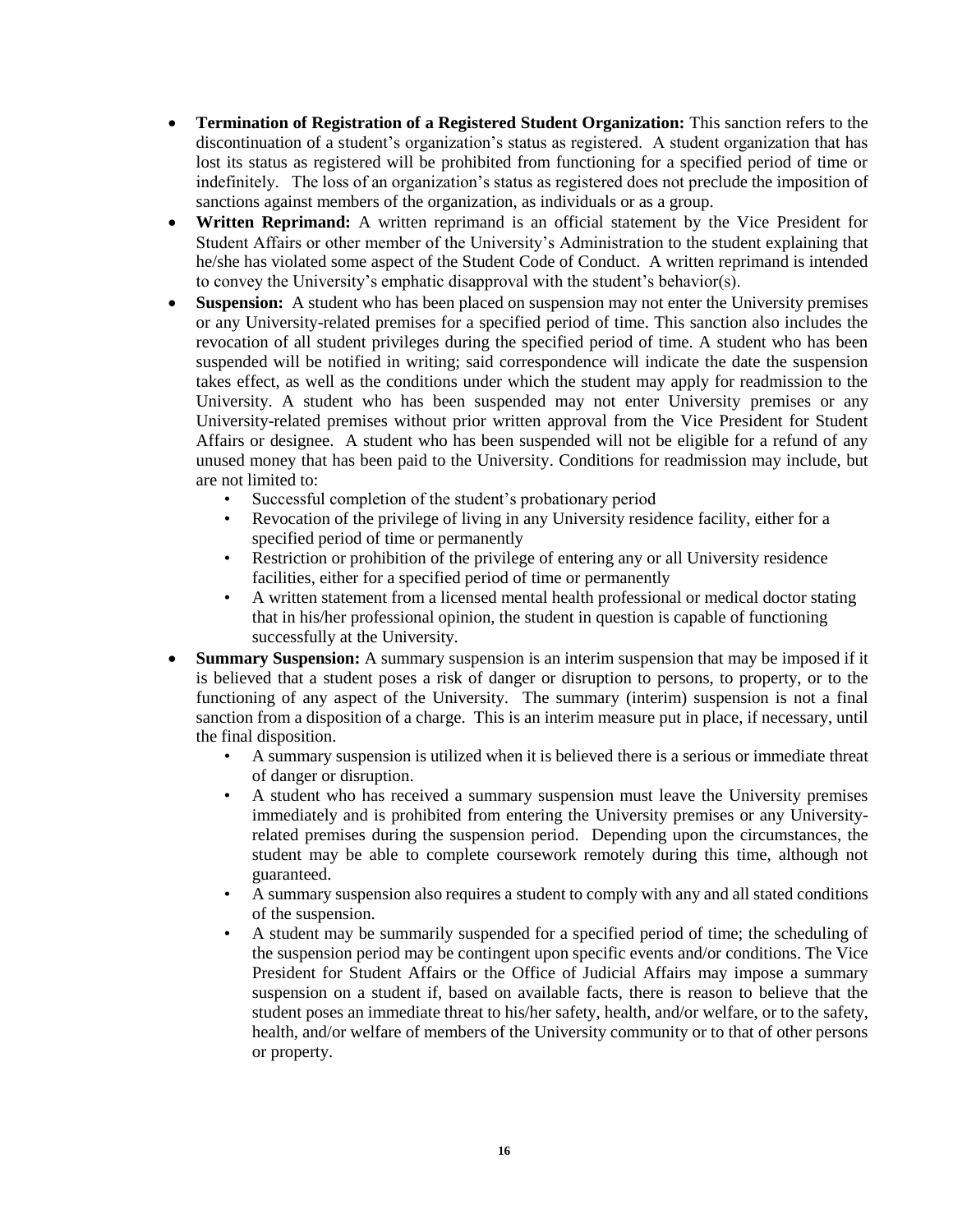A student who has received a suspension or a summary suspension is provided with a written notice of the reason for the summary suspension, the duration, as well as any additional conditions that may apply. Said correspondence also instructs the student to refer to the University's Student Code of Conduct, which is available on the University's website. A student who has been summarily suspended may submit a written request to the Vice President for Student Affairs or designee within three (3) business days (excluding weekends and holidays) of the date of the notice to appeal the summary suspension. Such meetings are not convened to discuss pending charges or possible future charges against a student. The only consideration for appeal of a summary suspension is whether the student's conduct or alleged conduct indicates that his/her presence on campus poses an immediate threat to the safety, health, and/or welfare of persons (including self) or property.

Standard disciplinary procedures will be implemented as expeditiously as possible following the imposition of a summary suspension, unless the circumstances become unreasonably difficult, impractical, impossible, or involve other campus procedures, such as Title IX processes and procedures.

- A suspended student who violates any condition of the summary suspension during the time that it is in effect may be subject to additional and/or more severe sanctions.
- A student who has been summarily suspended and returns to the premises of the University or to any University-related premises during the period of his/her suspension will be considered a trespasser and may be subject to additional and/or more severe sanctions. The Vice President for Student Affairs or designee may consider to permit a summarily suspended student to be on the premises of the University or on a University-related premises, or to engage in any behavior or activity that has been prohibited by the terms of his/her summary suspension if, and only if:
	- The student has submitted a written request to the Vice President for Student Affairs for permission to come onto the premises of the University or onto any University-related premises, and has received written permission from the Vice President for Student Affairs or designee, before engaging in any behavior or activity that had been prohibited by the terms of his/her summary suspension.
	- The suspended student's request to come onto the premises of the University, onto any University-related premises, or to engage in any behavior or activity that had been prohibited by the terms of his/her summary suspension must be for a clearlystated, specific purpose. The Vice President for Student Affairs or designee must provide a written statement in which he/she concurs that said purpose justifies the student's presence on the premises of the University, on any University-related premises, or the student's participation in any behavior or activity that had been prohibited by the terms of his/her summary suspension. The written statement from the Vice President for Student Affairs of designee must be obtained by the student before entering any University premises, any University-related premises, or before engaging in any behavior or activity that had been prohibited by the terms of his/her summary suspension*. It should be noted that this section only requires the Vice President for Student Affairs or designee to consider the student's request.*

#### **Disciplinary Files: Retention and Access**

Disciplinary files are retained by the Office of Judicial Affairs. A student's disciplinary file will not be released to any person or group outside the University without the prior written consent of the student. Disciplinary information will be provided only to individuals within the University who have been determined to have a legitimate, educational interest in the information, as outlined in FERPA (the Family Education Rights and Privacy Act of 1974, as amended).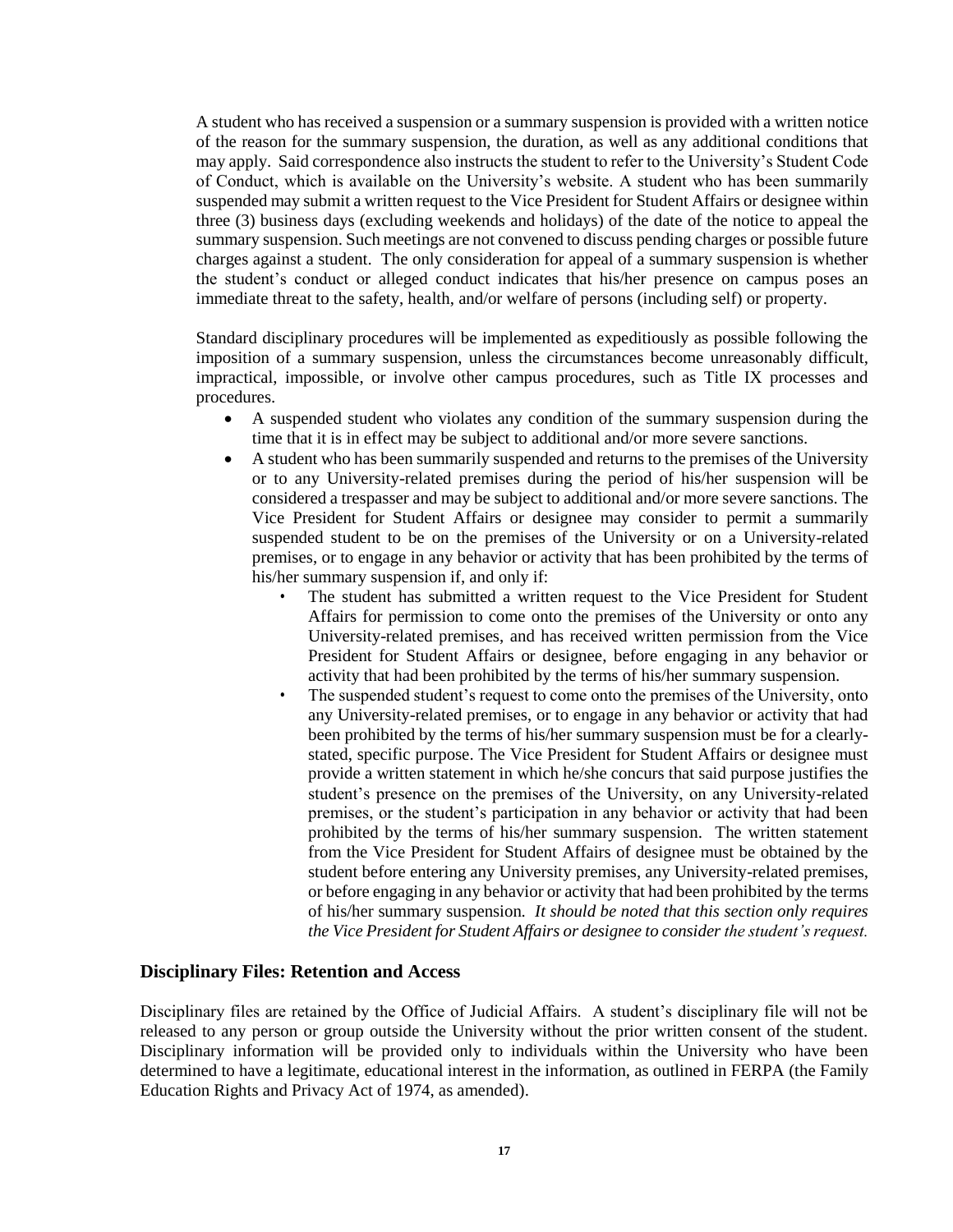Disciplinary files are retained for five years or until they are deemed to have no further administrative or legal value, whichever occurs later, at which time they are destroyed. In cases involving multiple sanctions, the determination of how long to keep a disciplinary file will be made on the basis of the maximum sanction(s) imposed. The disciplinary files of students who have been expelled are retained permanently.

All students and student organizations are subject to the disciplinary procedures outlined in this document. If a student who was allegedly involved in a violation of any aspect of the Student Code of Conduct leaves the University for any reason before the disposition of the charge has been determined, the disciplinary process may continue at the discretion of the University. If a student seeks to readmit to the University when a charge was previously brought against him/her but not disposed, the charge shall be resolved prior to consideration for readmission.

## **Student Sexual Misconduct Protocol**

This protocol defines and coordinates the efforts of various campus departments in order to provide a caring and effective response to members of the SC State community who have been victimized.

This protocol is intended to be read in accordance with the University's Title IX Policy. If there are any inconsistencies between this protocol and the Title IX Policy, the University's Title IX Policy shall supersede.

#### **What should you do if sexual misconduct happens to you?**

#### Get to a safe place!

Relax. This is often the opposite of how you are feeling when you're under pressure, but try to relax and remain calm so you can reach out to campus authorities and/or law enforcement.

- Notify campus police (803) 536-7188 or contact the local law enforcement office (911). The police will be able to assist you in getting medical attention or emotional support, in the collection of evidence, or in apprehending the perpetrator.
- Do not bathe, douche, use the toilet, or change clothing.
- Go to the local hospital (The Regional Medical Center- TRMC) emergency room right away. The SC State Victim Advocate or a member of the Sexual Assault Response Team will accompany you to or meet you at the hospital.
- The local hospital (TRMC) will contact CASA at the 24-hour crisis hotline number (803-534-2448 or 800-298-7228). CASA is the established agency to contact for assaults in Orangeburg, Calhoun, and Bamberg Counties.
- The hospital will ensure the proper law enforcement agency has been contacted based upon the jurisdiction. Registered nurses are trained to interview victims along with law enforcement.
- CASA will send an advocate to meet with you at the hospital.
- The forensic evidence collection (rape kit), if applicable, is authorized by CASA. A rape kit should be done as soon as possible, but no later than 72 hours after the sexual assault has occurred. Evidence collection is time sensitive and will be taken for analysis.
- CASA offers support services by linking you to available resources, including housing and counseling services. CASA does not provide transportation services.
- SC State Police Department Investigator or Victim Advocate will make the appropriate referrals to campus officials as follows:
	- Brooks Health Center will provide appropriate medical services.
	- The Counseling and Self-Development Center will assist the victim in working through emotions that may arise from the event, such as fear, sense of violation, relationship difficulties, and/or other issues. The Counseling Center can provide information regarding on and off campus resources.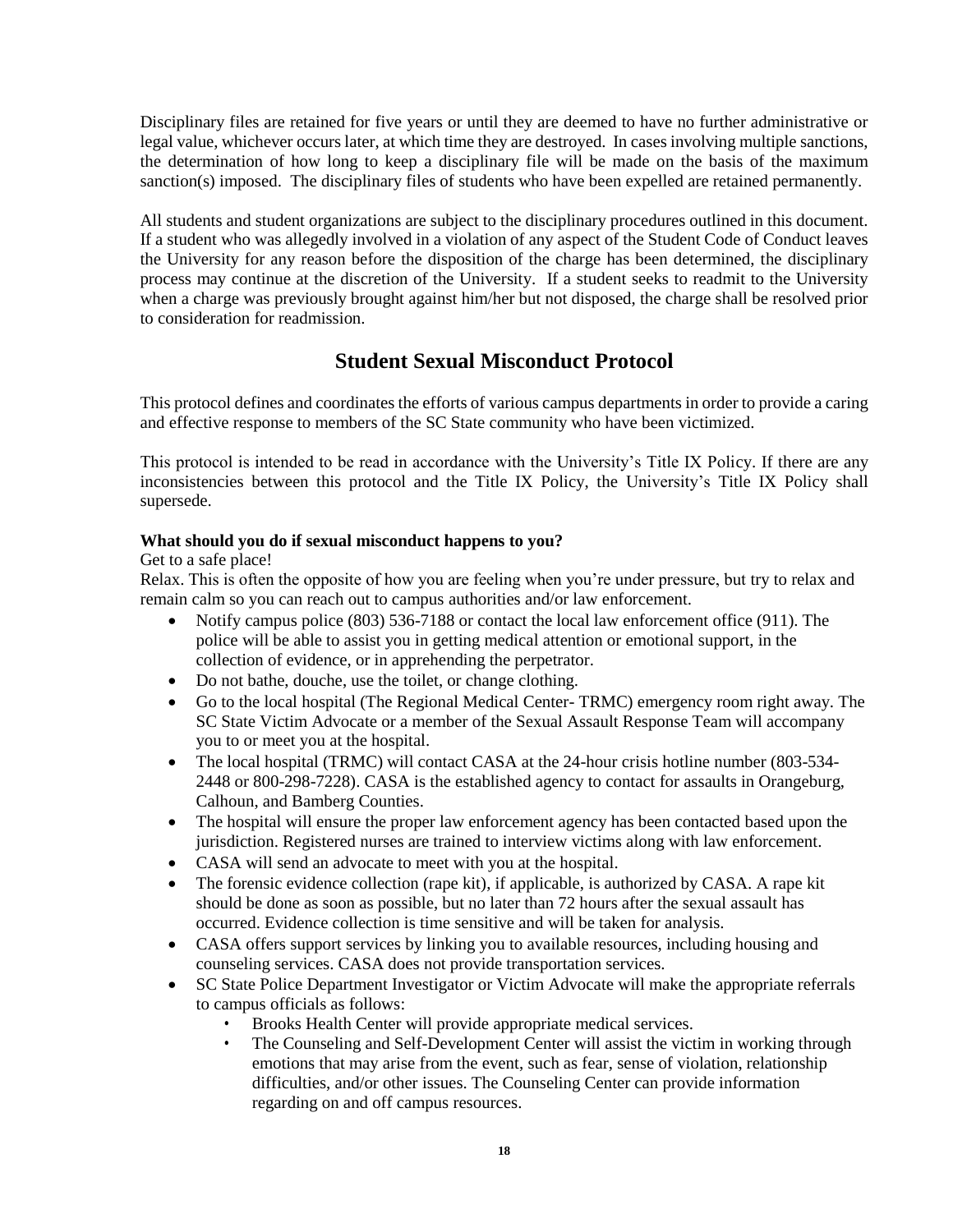- Residential Life and Housing will work with you to evaluate your housing needs and housing assignment, as necessary.
- Judicial Affairs will be contacted if disciplinary action is necessary.

#### **Confidentiality**

All members of the SC State Sexual Assault Response Team are bound to protect the confidentiality of a sexual assault victim, unless otherwise mandated to release by law. Their primary role is to ensure the victim is protected and has access to all available resources. Information will only be shared on a legitimate need-to-know basis to protect you and the campus.

#### **Education**

Education and outreach can raise campus awareness and increase reporting of sexual assaults. The Counseling and Self-Development Center and Brooks Health Center conducts outreach activities on a regular basis to educate the campus community on issues related to interpersonal violence.

#### **SC State Sexual Assault Response Team**

The SC State Sexual Assault Response Team consists of the following:

- Director of Judicial Affairs
- Director of Residential Life and Housing
- Director of Brooks Health Center
- SC State Police Victim Advocate
- Director of the Counseling and Self-Development Center

## **Off-Campus Conduct**

Any student conduct off campus is subject to judicial conduct violation charges. When a student is arrested, on or off campus, the University may bring disciplinary charges if the behavior is contrary to the pursuit of the mission of the University. Upon review of the available information regarding the case, the Division of Student Affairs will determine whether conduct violation charges are appropriate, and, if so, when the charges should be brought against the student. Students who are apprehended and charged by law enforcement agencies with a felony on or off campus are required to immediately notify the Vice President for Student Affairs as soon as reasonably practical.

## **Right to Assemble**

SC State agrees to provide SC State departments and recognized student organizations and clubs with space to assemble. While doing so, the University may impose content-neutral time, place, and manner restrictions of its facilities and campus property. Any student groups desiring space to assemble shall submit a written request to the Office of the Vice President for Student Affairs via an on-line request.

## **Outside Noise**

Any student or group of students who makes unapproved use of moving or stationary sound systems on campus in such a manner as would disrupt or disturb the normal functioning of the University will be found in violation of the Code of Conduct.

## **Student Complaint Procedures**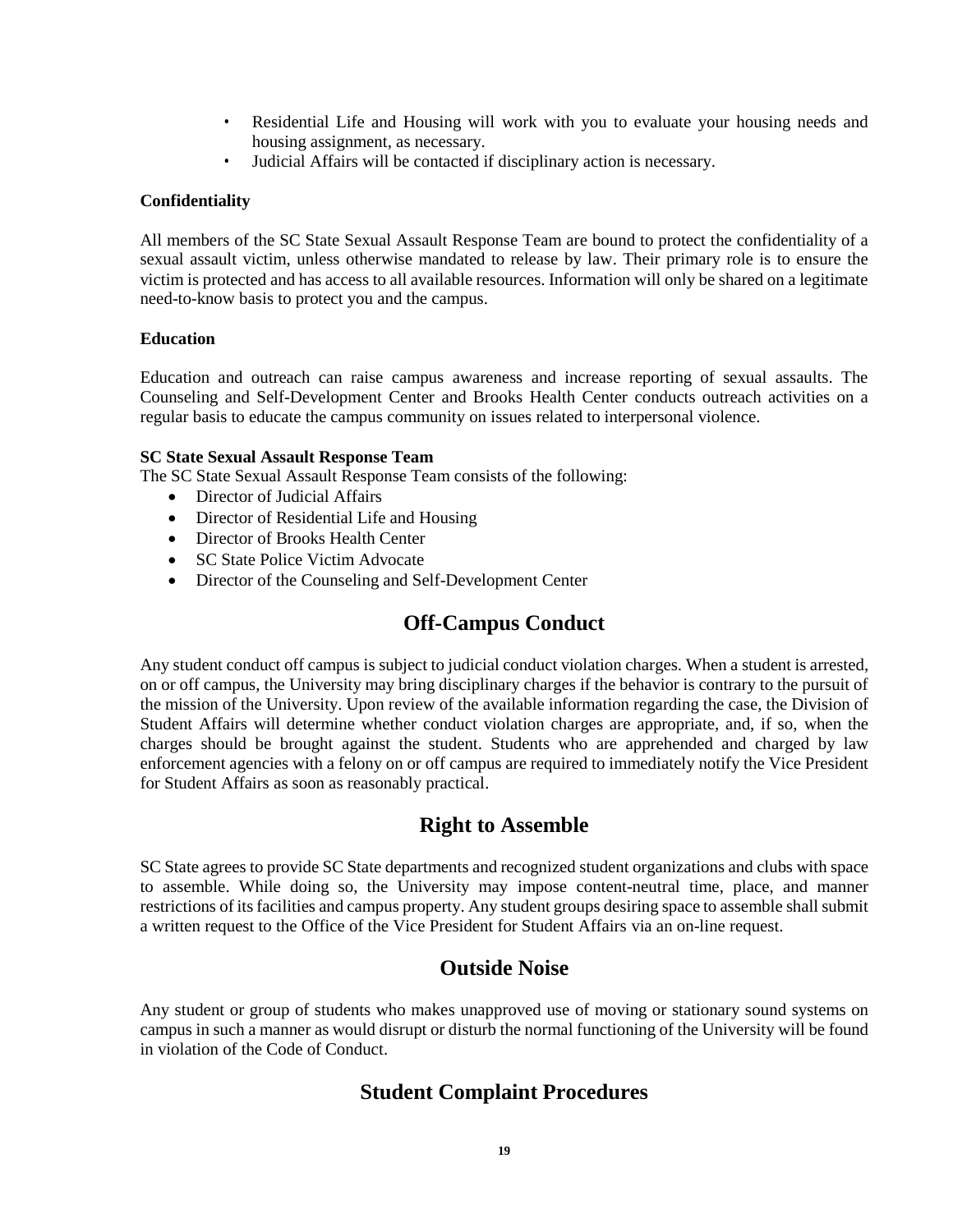To file an informal or formal complaint against another university student, employee, or department, follow the steps below.

To file a complaint:

STEP 1: You may either submit the complaint form online or to the Office of Judicial Affairs.

- STEP 2: File the complaint or grievance as "informal" or "formal." If informal procedures are implemented and prove to be unsatisfactory, the complainant may then institute formal procedures.
- STEP 3: The Office of Judicial Affairs will review the information provided. On all matters, this Office will either investigate the complaint or will send it directly to the department that is responsible for addressing such concerns.

#### **Procedures for Complaint Resolution**

Any student may file a complaint or allegation that there has been an arbitrary application of University policies and/or procedures. The complaint should be a written statement regarding a matter that requires informal or formal consideration and resolution. Where there are specific policies that deal with particular matters, those policies and procedures shall govern.

Please Note: Academic concerns and complaints should be routed through the processes and guidelines provided by the Division of Academic Affairs.

Parties to a student complaint have the right to:

- be treated with courtesy at all times;
- 
- a fair and timely investigation process:<br>• express their points of view without fea express their points of view without fear of recrimination;
- be advised in writing of all decisions made in relation to the complaint;
- appeal the outcome as outlined in this Code of Conduct.

Parties to a student complaint have a responsibility to:

- treat all parties with courtesy at all times;
- respect the points of view of others;
- respect the rights of all parties to the complaint with the respect to confidentiality;
- in the case of the complainant, ensure that the complaint is made in good faith and complies with the Student Complaint Procedures;
- provide full and accurate information to the person investigating the complaint;
- not take any action that may be regarded as an act of recrimination against any other party.

The Office of Human Resources Management shall be notified immediately of complaints regarding faculty, employees, and staff.

#### **Informal Complaints**

Before making written complaints, students are encouraged to seek resolutions by discussing them informally with the relevant employee who is most associated with the matter. The employee against whom a concern is raised by a student is expected to deal with the matter in an open and professional manner and to take reasonable and prompt action to try to resolve it informally. A student who is uncertain about how to seek informal resolution of a concern is encouraged to seek advice from the Office Judicial Affairs. To obtain a complaint form visit: http:www.Scsu.edu/studentaffairs/officeofjudicialaffairs.aspx.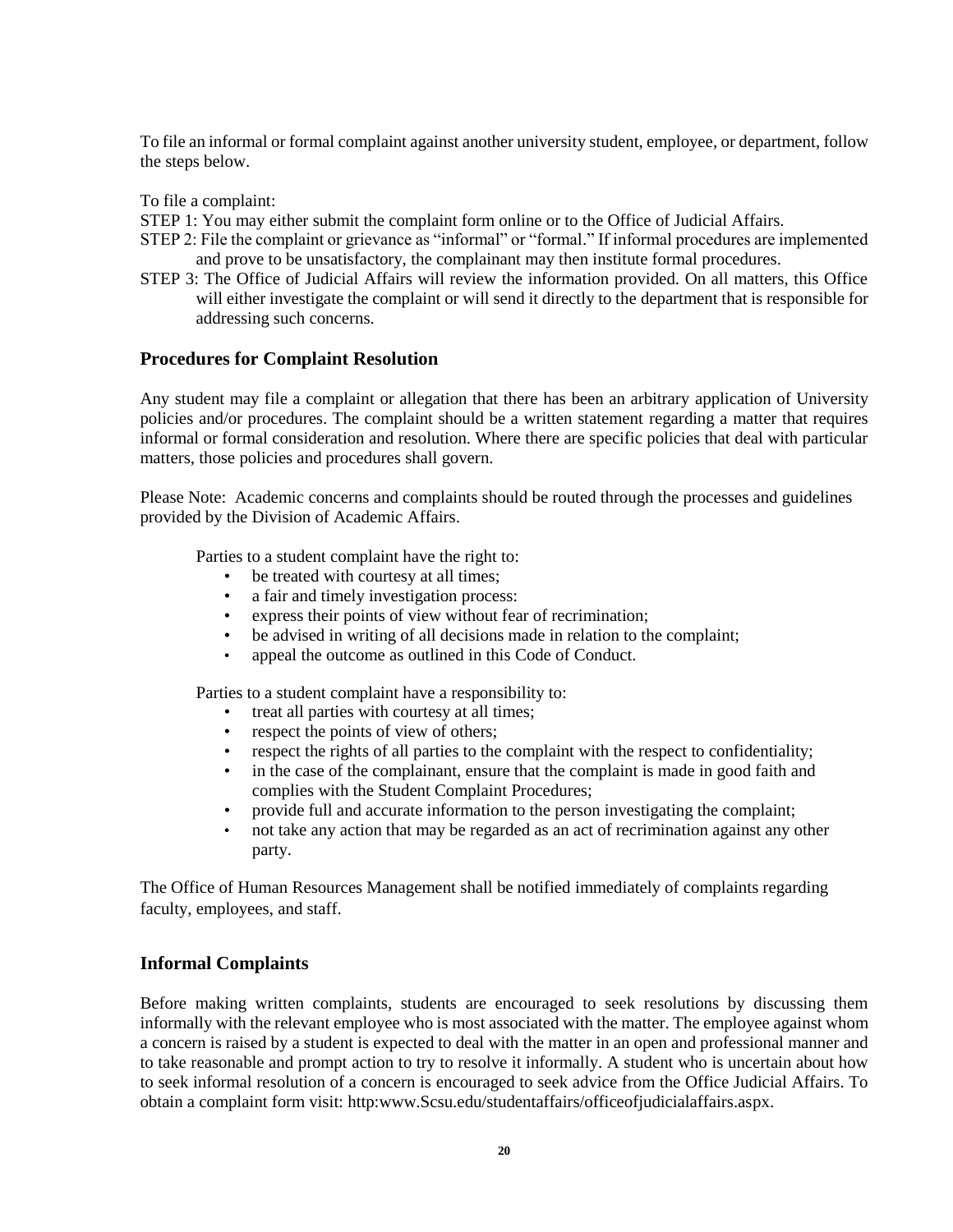#### **Formal Complaints**

Where it has not been possible to resolve a concern informally, a student may make a formal complaint. A student who wishes to make a formal complaint must submit it in writing on the prescribed form. The written complaint must be submitted within thirty (30) days after the occurrence of the action or matter unless the Vice President for Student Affairs or his/her designee agrees to receive it beyond this time frame. If the complainant prefers not to address the complaint to the person responsible, the complaint may be addressed to the Vice President over the division most directly related to the complaint and allow that Vice President to review the complaint.

If a complaint is against a Vice President, it should be directed to the President. The Vice President, Dean, or Director who receives a student complaint must notify the Office of Human Resources Management and acknowledge it in writing within three (3) business days. The Vice President, Dean, or Director must ensure that the employee named in the complaint receives a copy as soon as practicable. The Vice President, Dean, or Director must consider the complaint in accordance with the principles of fair play and ensure that all parties to the complaint are accorded the full benefit of those principles. The process may include meetings with relevant employee and/or the complainant. Where meetings are held, the parties may, if they wish, be accompanied by a peer support person.

To obtain a form visit: http:www.scsu.edu/studentaffairs/officeofjudicialaffairs.aspx.

#### **Resolutions of Complaints**

The Vice President, Dean, or Director must make a decision in relation to the complaint and must communicate his or her decision to the parties, within thirty (30) business days of receiving the complaint. Based upon the nature of the complaint, the complaint may be resolved by a mediation of the parties involved with review of the applicable policy or procedure. Vice Presidents, Deans, and Directors should remain mindful of the appropriate procedures outlined in the Employee or Faculty Handbook when working with the Office of Human Resources Management.

#### **Appeals**

Any party to a student complaint who is dissatisfied with a decision under this policy may appeal to the Vice President for the area most directly related to the complaint. This appeal must be submitted in writing within ten (10) business days of the letter communicating the decision. The Vice President will consider the relevant documentation and may, at his or her discretion, consult the Dean or Director who made the decision. The Vice President may also interview any parties to the complaint. If he or she determines that the complaint process has been conducted in accordance with these procedures and the outcome is appropriate, the Vice President may dismiss the appeal. Otherwise, the Vice President shall issue a decision and communicate his or her appeal decision in writing to the parties. The Vice President will also inform any employees who are dissatisfied with the student complaint process of the steps available to them under the SC State Human Resources Policies and Procedures.

## **Confidentiality**

All student-related information will be considered confidential and protected under FERPA (the Family Educational Rights and Privacy Act), the South Carolina Family Privacy Protection Act, the South Carolina Freedom of Information Act, and other applicable privacy exemptions. The Office of Judicial Affairs is the custodian of all disciplinary records. Therefore, requests for documentation involving student complaints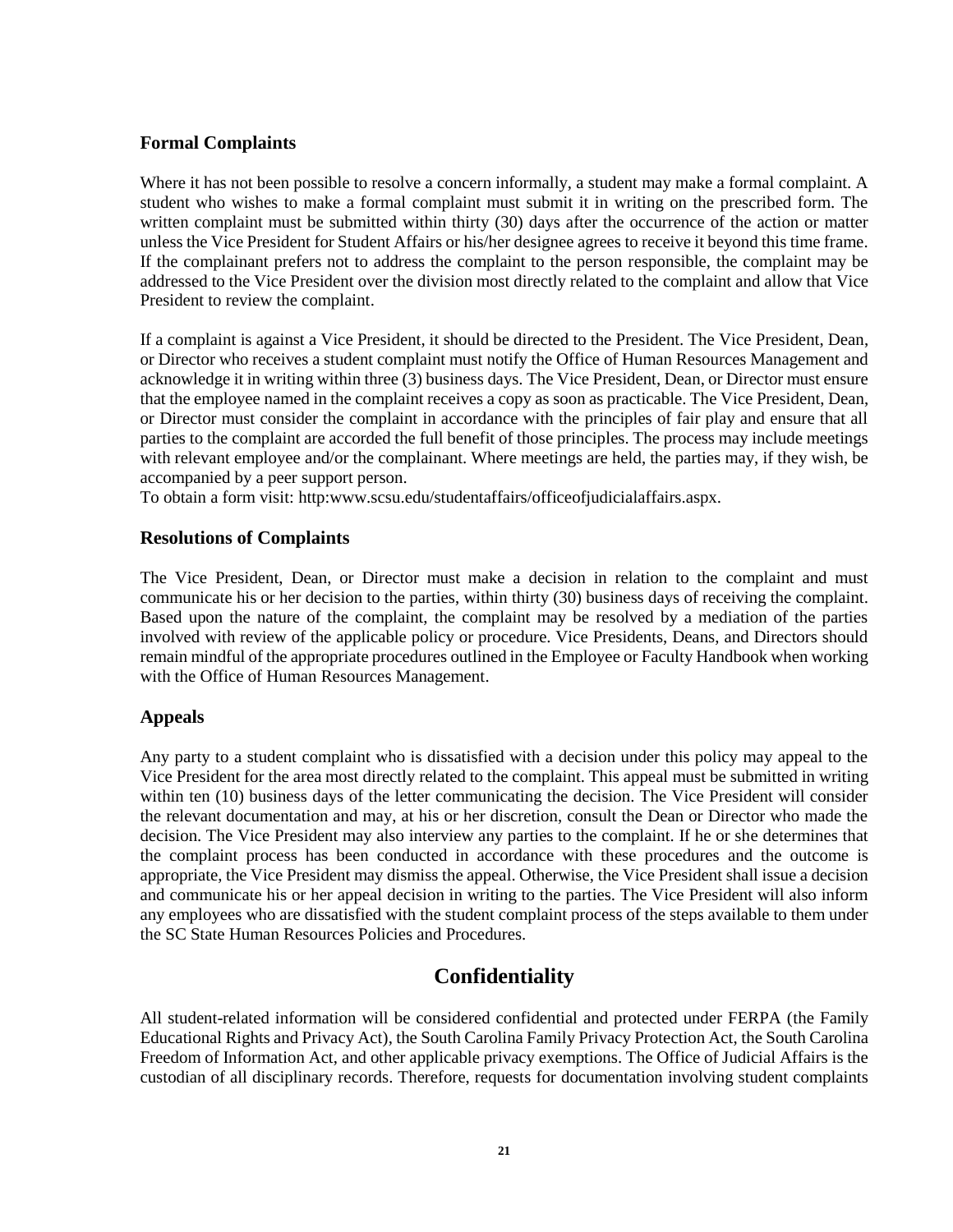or grievances must be submitted in writing to the Office of Judicial Affairs, which shall consult with the Office of General Counsel upon its receipt.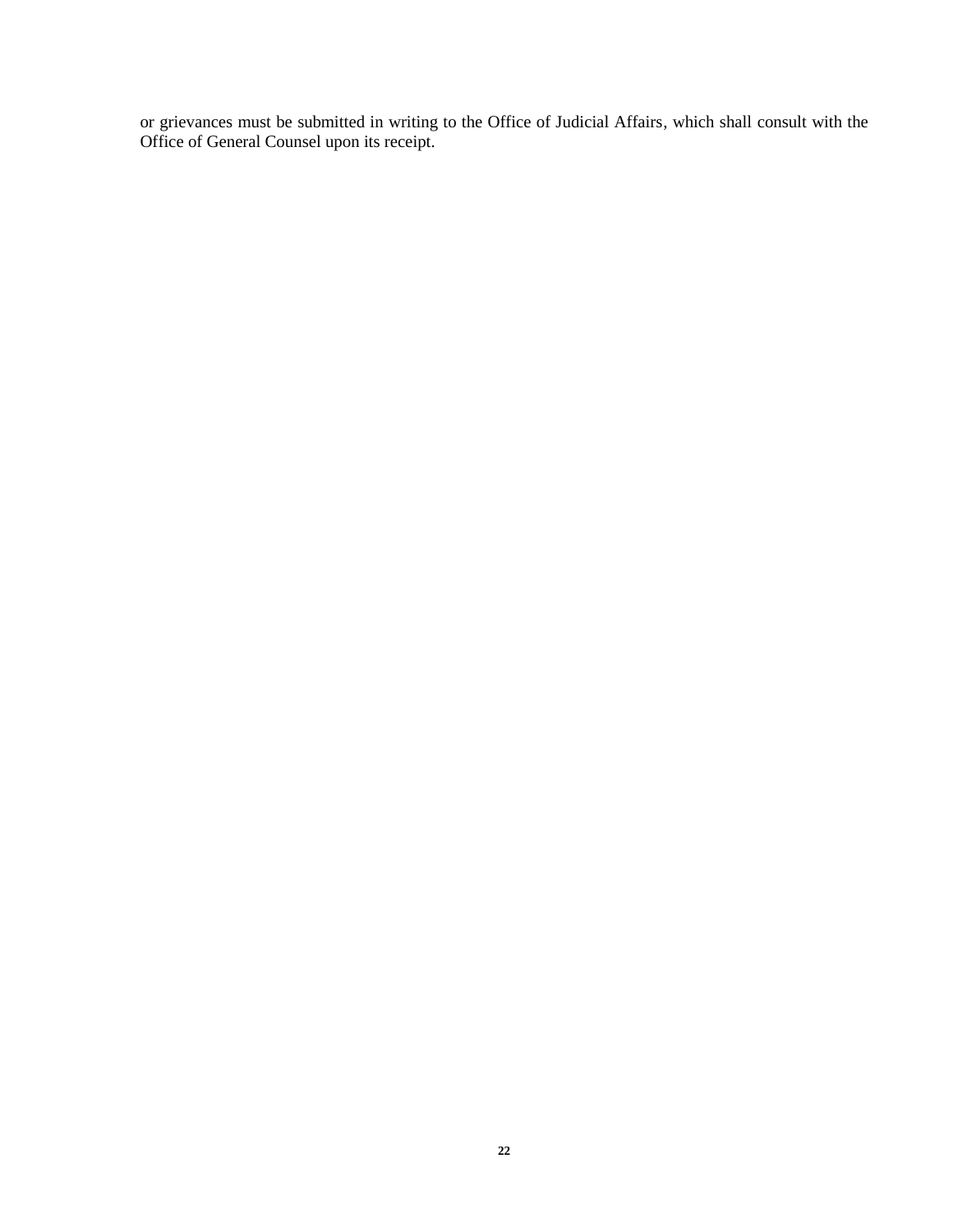## **OTHER DEFINITIONS**

**Advisor**: An individual that accompanies the respondent to a student judicial conduct violation hearing to provide guidance and suggestions to the respondent during the respondent's testimony; one that oversees the rules and guidelines of an organization as set forth by the local, state, and/or nationally-affiliated organization, as determined by the Division of Student Affairs.

**Complainant**: Individual alleged to have suffered a violation.

**Confidential Resources**: University employees to whom individuals may report information confidentially, *subject to legal requirements*, with an expectation that the information will not be disclosed without expressed consent and direction from the Complainant. At South Carolina State University, Confidential Resources for students are the medical and counseling staff at Brooks Health Center and Student Counseling Services and the University's Victim Advocate. Confidential Resources for employees are offered through the Office of Human Resources' Employee Assistance Program. Confidential Resourceemployees are not considered Responsible Employees when serving as an employee in the Confidential Resource capacity; however, if the Confidential Resource-employee serves in other capacities on or off campus, the employee may be considered a Responsible Employee.

*\*University employees that are also members of the clergy shall be deemed as acting in their official University role when determining whether they are a Confidential Resource.*

**Disclosing Individual**: Individual raising a complaint of inappropriate conduct relevant to this Policy; is not necessarily the individual alleged to have been subject to discrimination.

**Guest**: Any non-South Carolina State University student who is present on University premises or at a University-sponsored activity off-campus. A student is considered to be hosting a guest if the guest is present in the student's residence, is responsible for the guest for a given period of time or has invited the guest to campus.

**Intimate Partner Violence**: Abuse or violence, which may be physical, verbal, and/or emotional, that occurs between current or former intimate partners or spouses, and the violence relates to or stems from the intimate relationship.

**Non-Consensual Sexual Assault**: Unwilling or non-consensual penetration of any bodily opening with any object or body part by another; includes any intrusive sexual activity that is not consciously assented to by an individual. In particular, this includes sexually intrusive acts in which an individual is in any way incapacitated mentally or physically, whether by drugs, alcohol, or otherwise simply unable to make an informed decision. Non-Consensual Sexual Assault may also include the use of physical force, coercion, the threat of immediate physical harm, the restriction of movement, and/or the administration of a drug, intoxicant, or physical substance that impairs the faculties of a person.

**Non-Consensual Sexual Contact**: The touching of an unwilling person's intimate parts; touching an unwilling person with one's own intimate parts; causing an unwilling person to touch another's intimate parts.

**Organization**: A group consisting of a number of persons who are recognized by the University.

**Respondent**: Individual against whom a complaint has been made.